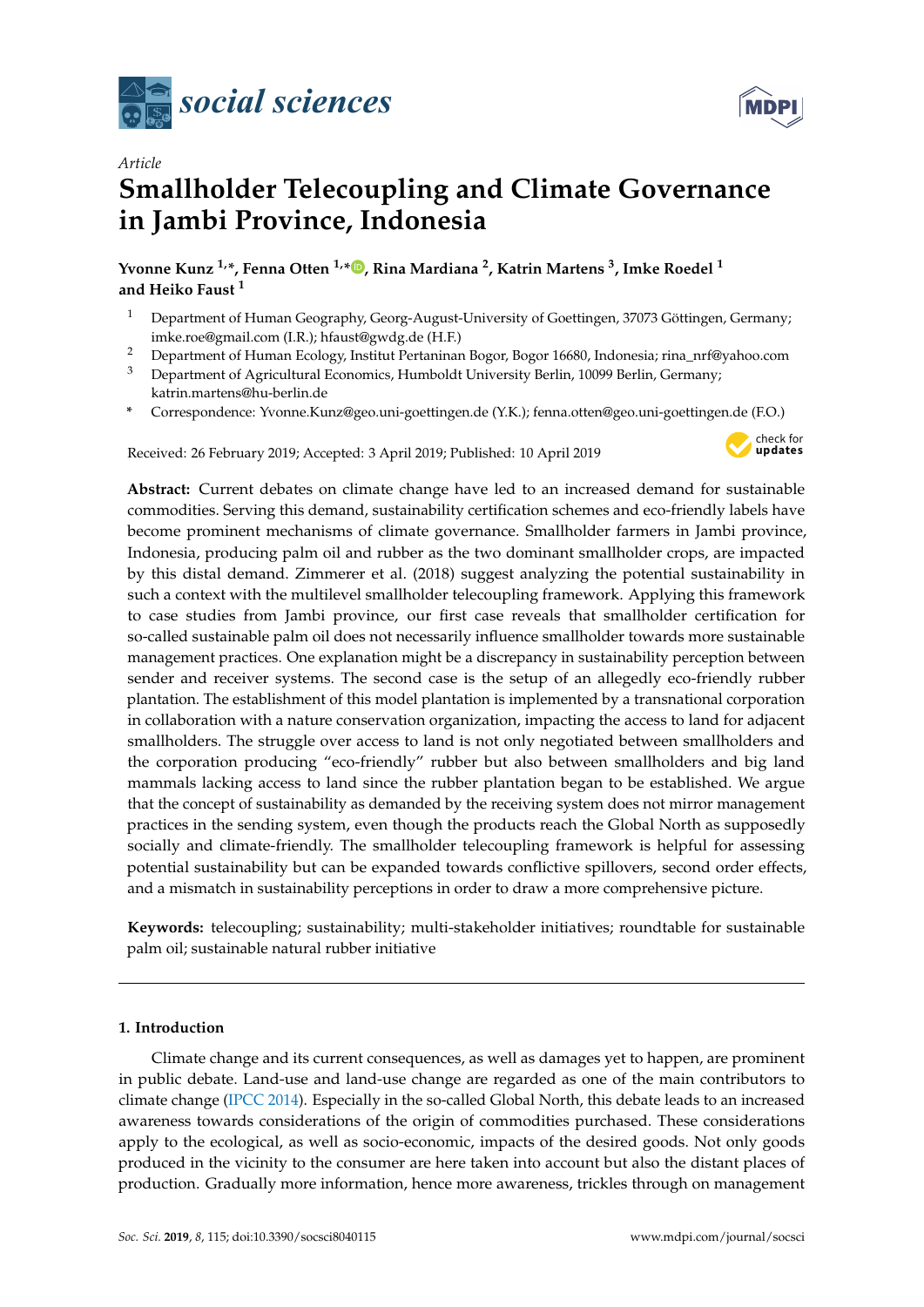practices and their impacts, especially on monoculture plantations of boom crops, such as oil palm and rubber [\(Hall](#page-25-1) [2011\)](#page-25-1), produced in the so-called Global South. In the context of globalization, a rise in information dissemination has led to new moralities and hence a demand for sustainable commodities [\(Johnson et al.](#page-25-2) [2014;](#page-25-2) [Eakin et al.](#page-24-0) [2014\)](#page-24-0). In response to this consumer demand, schemes of sustainability certification for palm oil and rubber were established. These led to initiatives, which "signal to consumers that their products and/or production processes used, hold certain standards regarding environmental, health or social aspects" [\(Vatn](#page-26-0) [2015\)](#page-26-0). Private actors are increasingly engaging in climate governance through private rule-making mechanisms like certification or other, often voluntary, multi-stakeholder 'cooperative initiatives' [\(Chan et al.](#page-24-1) [2016\)](#page-24-1). Non-state actors, often referred to as Non-Party actors, to distinguish them from the United Nations Framework on Climate Change Convention (UNFCCC), "can help national governments to reach existing climate policy goals and set higher targets" [\(Hsu et al.](#page-25-3) [2019\)](#page-25-3). Recognizing this development, [Jagers and Stripple](#page-25-4) [\(2003\)](#page-25-4) argue that climate governance should not be ascribed to only international climate actors, such as the UNFCCC. They add the notion that climate governance should further be used towards any "purposeful mechanisms and measures aimed at steering social systems towards preventing, mitigating, or adapting to the risks posed by climate change" (ibid., p. 60). From this perspective, the term 'climate governance' also fits to describe the private multi-stakeholder initiatives context as the starting point for this paper. The standards developed by these multi-stakeholder initiatives, initiated in the Global North, were in its infancy set up to steer the management practices of large-scale companies [\(Hidayat et al.](#page-25-5) [2018;](#page-25-5) [Brandi et al.](#page-24-2) [2015\)](#page-24-2). However, not only companies are affected but also the smallholder production of oil palm and rubber at distal places is increasingly targeted by schemes intending to increase sustainability along the value chain. The impacts on smallholders as intended by the initiatives are not always congruent with how local land users perceive the effects. At times, the impacts felt by smallholder are, from the perspective of the initiative, rather unintended and hence are considered as the second order effects. The impacts of climate governance instruments alter land control at these places at a distance.

Current studies on oil palm certification are prevalent. Some focus on biodiversity conservation potential [\(Azhar et al.](#page-24-3) [2015\)](#page-24-3) or on deforestation elimination potential [\(Van der Ven et al.](#page-26-1) [2018;](#page-26-1) [Carlson et al.](#page-24-4) [2018\)](#page-24-4) while some on the effectiveness regarding social and environmental performance [\(Morgans et al.](#page-26-2) [2018\)](#page-26-2). The analysis of eco-friendly rubber is less frequent. Early studies primarily focused on environmental consequences of rapid monoculture expansions in the tropics [\(Ahrends et al.](#page-23-0) [2015\)](#page-23-0), investigated options to halt ecosystems and biodiversity loss, and strongly recommended the adoption of sound certification schemes for sustainable rubber [\(Warren-Thomas et al.](#page-26-3) [2015a\)](#page-26-3) and the financial adjustment of payments for ecosystem services if binding regulations are absent [\(Ekandinata and Vincent](#page-24-5) [2011;](#page-24-5) [Warren-Thomas et al.](#page-27-0) [2018\)](#page-27-0). [Kennedy et al.](#page-25-6) [\(2016\)](#page-25-6) consider the comparably slow uptake of rubber certification as opposed to crops like palm oil, cocoa, or coffee and illustrate shortcomings of those being present. However, [Kenney-Lazar et al.](#page-25-7) [\(2018\)](#page-25-7) question the potential of 'green' rubber cultivation, especially in resource frontiers. The current literature available hardly looks at second order effects or conflictive spillovers. We would like to contribute to closing this gap by asking the question what sustainability potential the Roundtable for Sustainable Palm Oil (RSPO) and the Sustainable Natural Rubber initiative (SNR-i), as two examples for multi-stakeholder initiatives, have in distal smallholder social-ecological systems, especially when considering conflictive spillovers or second order effects.

One such distal smallholder setting is Jambi province on the island of Sumatra in Indonesia. Indonesia and Malaysia together produce approximately 85% of palm oil and approximately 30% of rubber traded worldwide [\(FAOSTAT](#page-24-6) [2019\)](#page-24-6). Even though an estimated 60% of oil palm [\(Beckert](#page-24-7) [2016;](#page-24-7) [Indonesia Investments](#page-25-8) [2017\)](#page-25-8) is produced by companies, smallholder production plays an increasingly crucial role to resource management and sustainability, worldwide as well as in Jambi [\(Zimmerer et al.](#page-27-1) [2018;](#page-27-1) [Cohn et al.](#page-24-8) [2017\)](#page-24-8). For rubber, the figures are even more striking. In Indonesia, "smallholder account for over 78% of the total volume produced and occupy over 85% of the total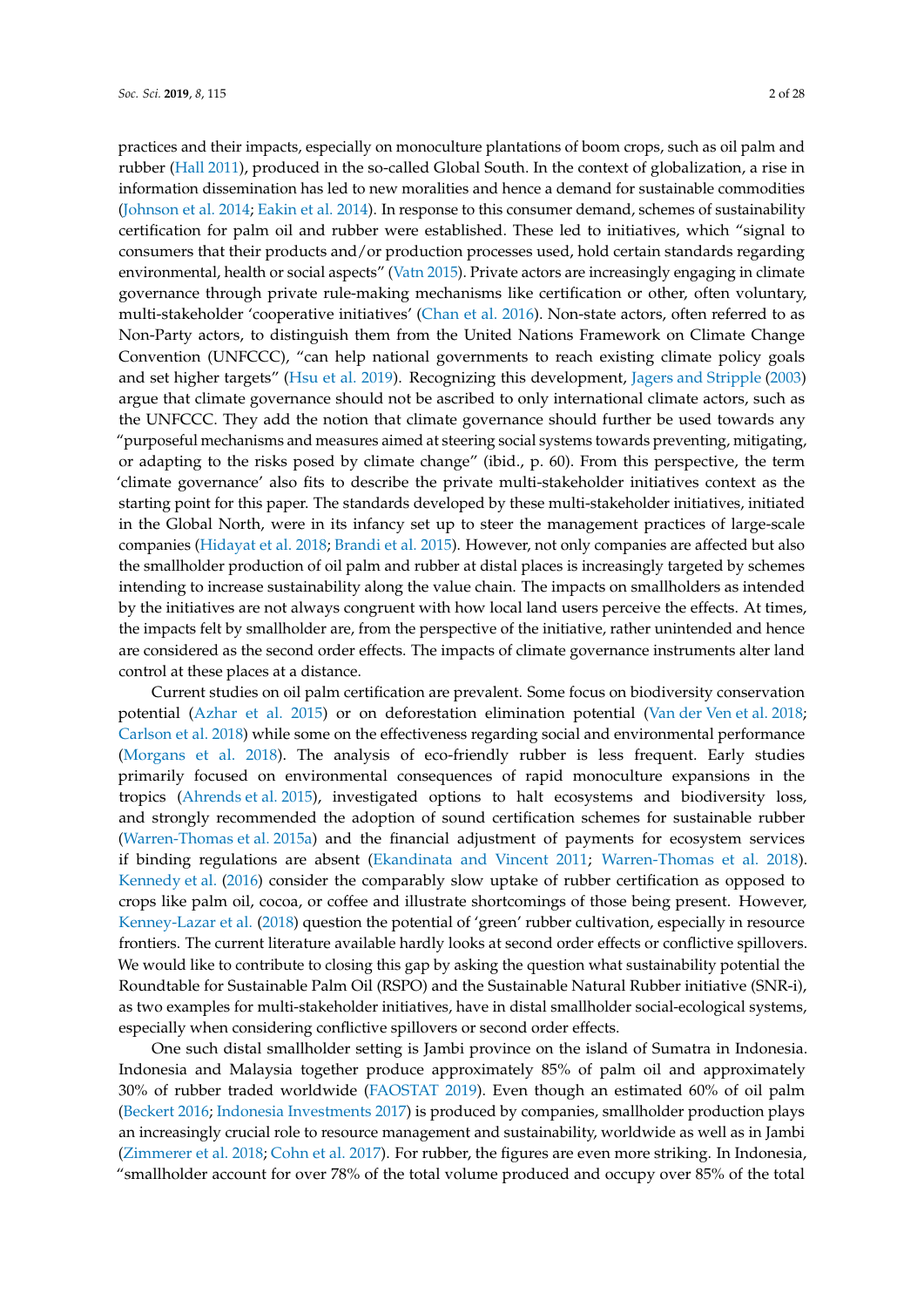area under rubber cultivation" [\(Kennedy et al.](#page-25-6) [2016,](#page-25-6) p. 106), punctuating the relevance of smallholder production in this field.

To assess the potential sustainability for smallholder production, [\(Zimmerer et al.](#page-27-1) [2018\)](#page-27-1) propose to utilize the analytical framework of smallholder telecoupling. Applying this framework to two case studies from Jambi province is the paramount intention of this paper. Our first case reveals that smallholder certification for so-called sustainable palm oil under the Roundtable for Sustainable Palm Oil (RSPO) does not necessarily influence the production process towards more sustainable practices. The second case is the establishment of an allegedly eco-friendly rubber plantation by a transnational corporation with the involvement of a nature conservation organization, impacting the access to land for adjacent smallholders. As the second intention of this paper, we argue that within this smallholder telecoupling framework, the sustainability paradigm creates new arenas of conflictive spillovers. The spillovers or second order effects transform perceptions of resource use and control, hence reshape the frontier.

#### **2. Conceptual Framework**

The frontier in its classic understanding was described as the line pushing back wilderness, to create a space for development at the expense of natural resources [\(Fold and Hirsch](#page-25-9) [2009\)](#page-25-9). This idea of a clear-cut line between agricultural land and settlements opposed to the forest as wilderness is (if it has ever been adequate) outdated and does not keep up with current dynamics in land use patterns. Post-frontiers or new frontiers have replaced the old notion, filling it with new understandings of transformation and concepts of land control. According to [Peluso and Lund](#page-26-4) [\(2011,](#page-26-4) p. 668), new frontiers are "sites where authorities, sovereignties, rights, and hegemonies of the recent past have been or are currently challenged by new enclosures, territorializations, or property regimes. What is new is not only land grabbing or ownership but also new crops with new labor processes and objectives for growers, new actors and subjects, and new legal and practical instruments for possessing, expropriating, or challenging previous land controls." [Rasmussen and Lund](#page-26-5) [\(2017,](#page-26-5) p. 392) add that "frontiers are novel configurations of the relationship between natural resources and institutional orders that happen at particular moments in particular places. [ . . . ] Frontiers emerge when a new resource is identified [ . . . ]. The 'discovery' of new resources [ . . . ] opens frontiers and challenges established right." As we will see in the following, concepts of sustainable crop production can be regarded as the discovery of a new crop as they alter land control and hence the access to land. Following the definition of [Ribot and Peluso](#page-26-6) [\(2003,](#page-26-6) p. 154), we understand "access to land as the ability to benefit". The new frontiers, with their new objectives for growers, new actors and subjects, and 'new resources' are stuffed with complex, beyond place-based observable aspects. We hence argue that the innovative telecoupling framework is particularly suitable to analyze new frontier settings.

Telecoupling is an emerging analytical concept in land system science reacting to an increasingly complex and distal cause and impact context, as well as a reaction to an increasingly process-oriented system [\(Kapsar et al.](#page-25-10) [2019\)](#page-25-10). It aims to support research striving to unravel drivers of intended as well as unintended changes in social-ecological systems [\(Friis and Nielsen](#page-25-11) [2017\)](#page-25-11). Understanding and explaining contemporary land-use changes "requires a conceptual framework geared toward capturing not only the place-based and site-specific factors of change but also the multidirectional flows of capital, produce, and information linking it to processes in distal places" (ibid.: w.p.).

The role of the 2 to 2.5 billion smallholders worldwide in socio-ecological systems in these gradually more telecoupled systems are of crucial importance in land use science. According to the Food and Agricultural Organization of the United Nations (FAO), farmers are considered as smallholder who grows agricultural products for the market and family consumption on less than 10 hectares of land [\(FAO](#page-24-9) [2012\)](#page-24-9). We extend this definition to a maximum of 20 ha as some respondents of our sample hold more than 10 ha but still meet the remaining indicators of the smallholder definition. We follow the invitation of [Zimmerer et al.](#page-27-1) [\(2018\)](#page-27-1) to analyze potential sustainability as demanded by the Global North by applying the smallholder telecoupling framework. Telecoupling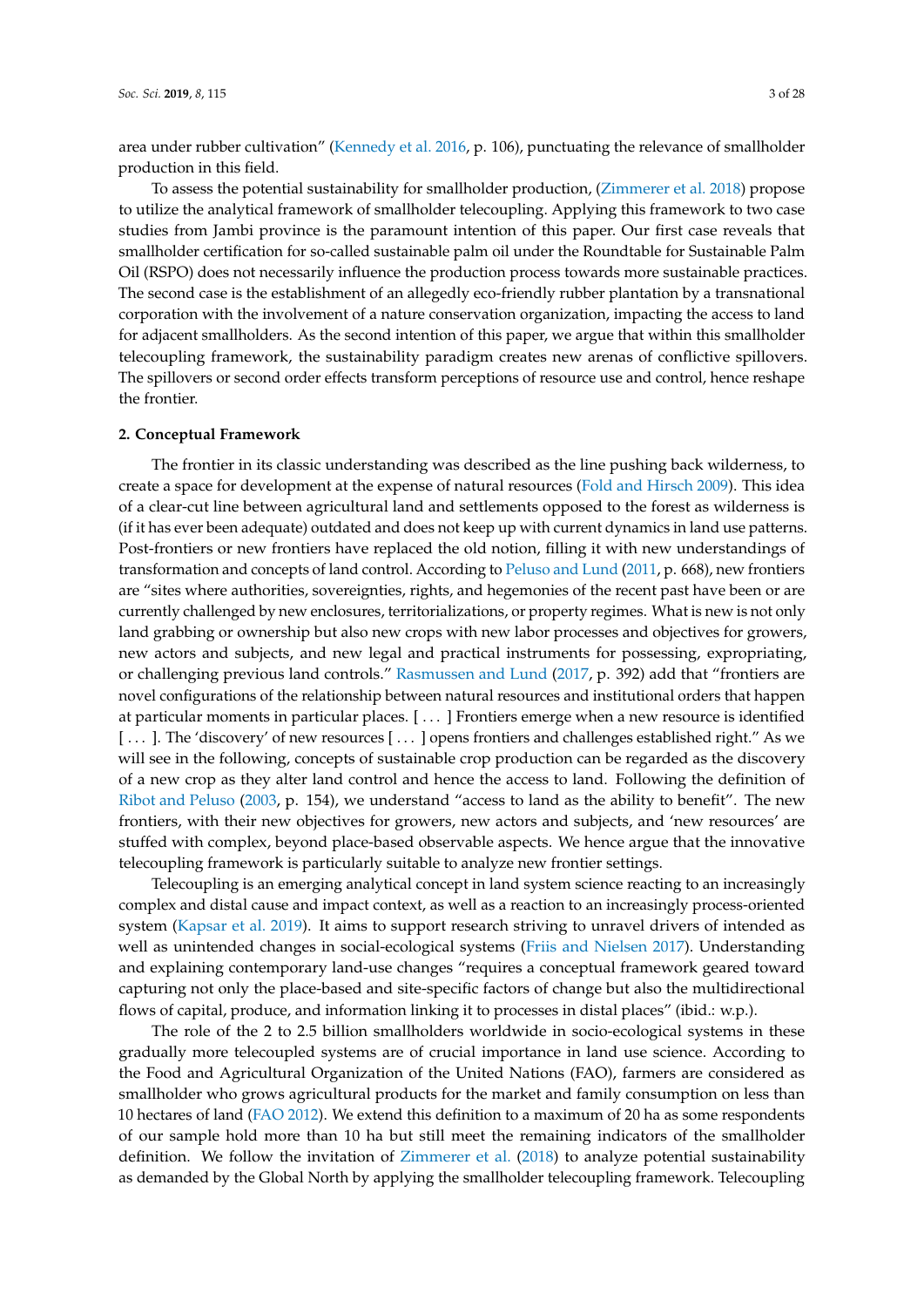occurs when a change in one social-ecological system impacts one or more social-ecological systems at a geographical distance while this change would not necessarily have been expected or assumed [\(Eakin et al.](#page-24-0) [2014\)](#page-24-0). Land system science has been very place-based in the past; the telecoupling concept, in contrast, emphasizes networks and interactions amongst systems (ibid.). These interactions do not only encompass material flows but also socioeconomic as well as environmental interactions [\(Liu](#page-26-7) [2014\)](#page-26-7). The telecoupling framework furthermore explicitly considers feedbacks in the analysis of land use change and sustainability research. Feedbacks can, for example, be "reciprocal interactions among different coupled systems" (ibid., p. 3). The basic telecoupling framework analyzes the systems, the agents acting in them, flows of material, ideas, technologies, and people, as well as causes and effects. The systems are subdivided into sending, receiving, and spillover systems. The definition of the systems is context dependent (ibid.). In our case, the sending systems are the systems providing material, hence rubber and palm oil. The receiving system, in turn, receives materials; in our case, allegedly sustainable or eco-friendly palm oil and rubber.

The smallholder telecoupling framework as proposed by [Zimmerer et al.](#page-27-1) [\(2018\)](#page-27-1) follows this basic telecoupling framework just introduced. It is then argued, that in dependence to the basic framework, telecoupled smallholder social-ecological systems can be analyzed along four factors. The first factor consists of the (1) telecoupled global systems affecting smallholders or the linkages of smallholders; in our case, the demand of sustainably produced commodities, a demand which also reaches out to smallholder systems. Closely linked to this first factor are the (2) the resource use of the smallholder and land access in the sending system, forming a second analysis factor. (3) The governance, including public and private institutions, markets, and national-level governance are described as the third factor. In our case, this third factor consists mainly of multi-stakeholder initiatives. The fourth analysis component is the (4) local interactions among smallholders in their communities and landscapes (ibid.). To our knowledge, neither oil palm nor rubber smallholders have been analyzed by applying the concept of telecoupling<sup>1</sup>. We would like to contribute to the telecoupling framework by analyzing oil palm and rubber smallholders and thereby expanding the framework if necessary. Analyzing interactions triggered at a distance to the systems where changes occur, supports a better understanding of local social-ecological system alterations. Further research could apply the telecoupling framework in a more exhaustive manner by analyzing changes in the social-ecological system in the receiving system as well (e.g., the impacts of sustainable palm oil production in Indonesia on rapeseed farmers in the European Union). In this article, the focus remains on altered land control in the sending system though.

Taking account of these four analysis components for smallholder telecouplings and their sustainability potentials demanded by consumers mainly in the Global North, to us also means to take on a perspective across scales with a focus on power asymmetries. In other words, this research endeavors to narrate from the lens of political ecology [\(Zulu](#page-27-2) [2009\)](#page-27-2).

#### **3. Methodology**

The sustainability potential of smallholder production is analyzed along two initiatives: the Roundtable for Sustainable Palm Oil (RSPO) and the Sustainable Natural Rubber initiative (SNR-i). We knew of cases of RSPO certification in our research area which we visited on purpose. In the case of the SNR-i, we followed an inductive approach and learned about this case while on the field.

#### *3.1. Study Sites*

Jambi province is located on the island of Sumatra, the third largest island in Indonesia and the fifth largest island in the world [\(Barber](#page-24-10) [2005\)](#page-24-10). Jambi province borders the provinces of Riau

<sup>&</sup>lt;sup>1</sup> Even though we know of one much appreciated article which explores palm oil production using the lens of telecoupling, but without focusing on smallholder production. For this article see [\(Wicke](#page-27-3) [2014\)](#page-27-3).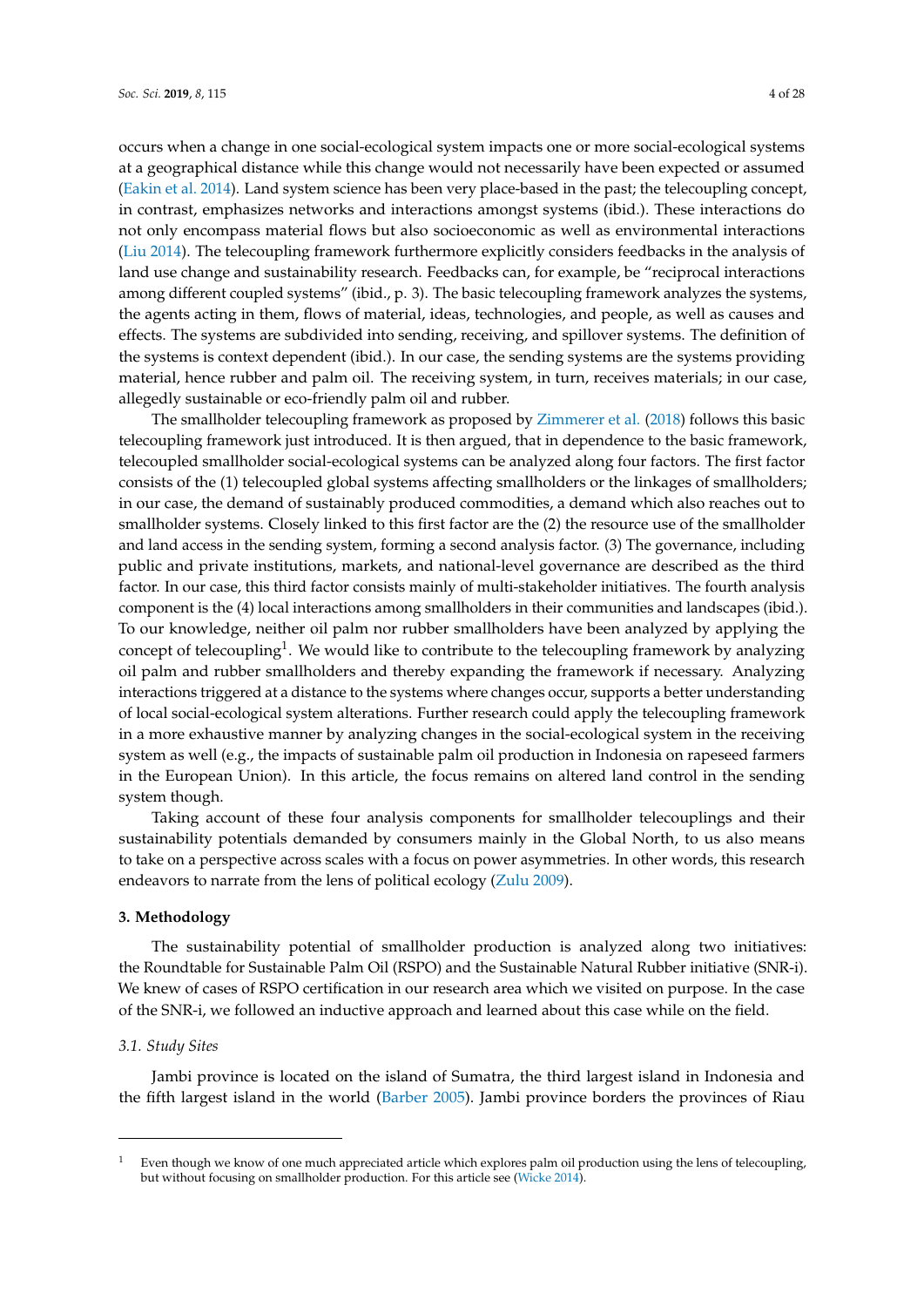in the north, the South China Sea in the east, the province of South Sumatra in the south, and the provinces of West Sumatra and Bengkulu in the west. There are four national parks in Jambi province, which comprise an area of 693,354 hectares: Kerinci Sebelat National Park in the west, Bukit Tigapuluh in the north, Bukit Duabelas National Park in the center, and Berbak National Park in the eastern part of the province [\(Beckert](#page-24-7) [2016\)](#page-24-7). These national parks seem to be important last resorts as the development from the forested area towards monoculture plantation is rampant. According to [Laumonier et al.](#page-26-8) [\(2010\)](#page-26-8), between 1985 and 2007, 1.7 million hectares of forest had been cleared, which is an estimated 71% of the forest in 1985. In 2013, only 30% of the land in Jambi province was  $\,$ covered with rainforest, predominantly in the highlands, and 55% of the land mass was agricultural land [\(Drescher et al.](#page-24-11) [2016\)](#page-24-11). Parts of the land are obviously also taken up by settlements to host approximately 3.5 million inhabitants of the province (in 2017) [\(Badan Pusat Statistik Jambi](#page-24-12) [2019\)](#page-24-12), of which 49% were working in the agricultural sector in 2014 [\(Badan Pusat Statistik Jambi](#page-24-13) [2015\)](#page-24-13).

Data used in this paper were collected in four villages spread across Jambi province. The research regarding the implementation, impacts, and sustainability potential for certified palm oil was conducted in three villages: Mekar Jaya (with one RSPO certified farmer group since 2014), Merlung, and Sungai Rotan (at the time of research, both still in the RSPO certification process). The village Muara Sekalo was the study site for the impacts and potentials of the so-called eco-friendly rubber under the Sustainable Natural Rubber initiative (SRN-i) (see Figure [1\)](#page-4-0). The project is situated on the border of the National Park Bukit Tigapuluh ('Thirty Hills') and enclaves the village Muara Sekalo, with its 1200 inhabitants (village survey 2012). Villagers have, since long, predominantly cultivated rubber besides paddy and vegetables for subsistence, though today, generally both rubber and oil palms are grown. Paddy farming is almost completely abandoned. While the village Sungai Rotan also borders the Bukit Tigapuluh National Park in the northern part of the province, Mekar Jaya is in the vicinity to the Bukit Duabelas National Park. and about the proper necessarilon in half vinages special across jambi province. The p or the Franchia Fark Dakit Hgapalan (Thirty This ) and cheaves the vinage madra Jaya is in the vicinity to the Bukit Duabelas National Park.

<span id="page-4-0"></span>

**Figure 1.** Study Sites. **Figure 1.** Study Sites.

### *3.2. Multi-Stakeholder Initiatives at the Study Sites: RSPO and SNR-i 3.2. Multi-Stakeholder Initiatives at the Study Sites: RSPO and SNR-i*

As already mentioned, the villages Mekar Jaya, Merlung, and Sungai Rotan were selected as As already mentioned, the villages Mekar Jaya, Merlung, and Sungai Rotan were selected as <br>As already mentioned, the villages Mekar Jaya, Merlung, and Sungai Rotan were selected as research sites as all three villages have farmer groups who are either already certified by the RSPO or are in the process of receiving recognition as RSPO certified farmer groups. Muaro Sekalo is the research village illuminating the impacts of the Sustainable Natural Rubber initiative (SNR-i).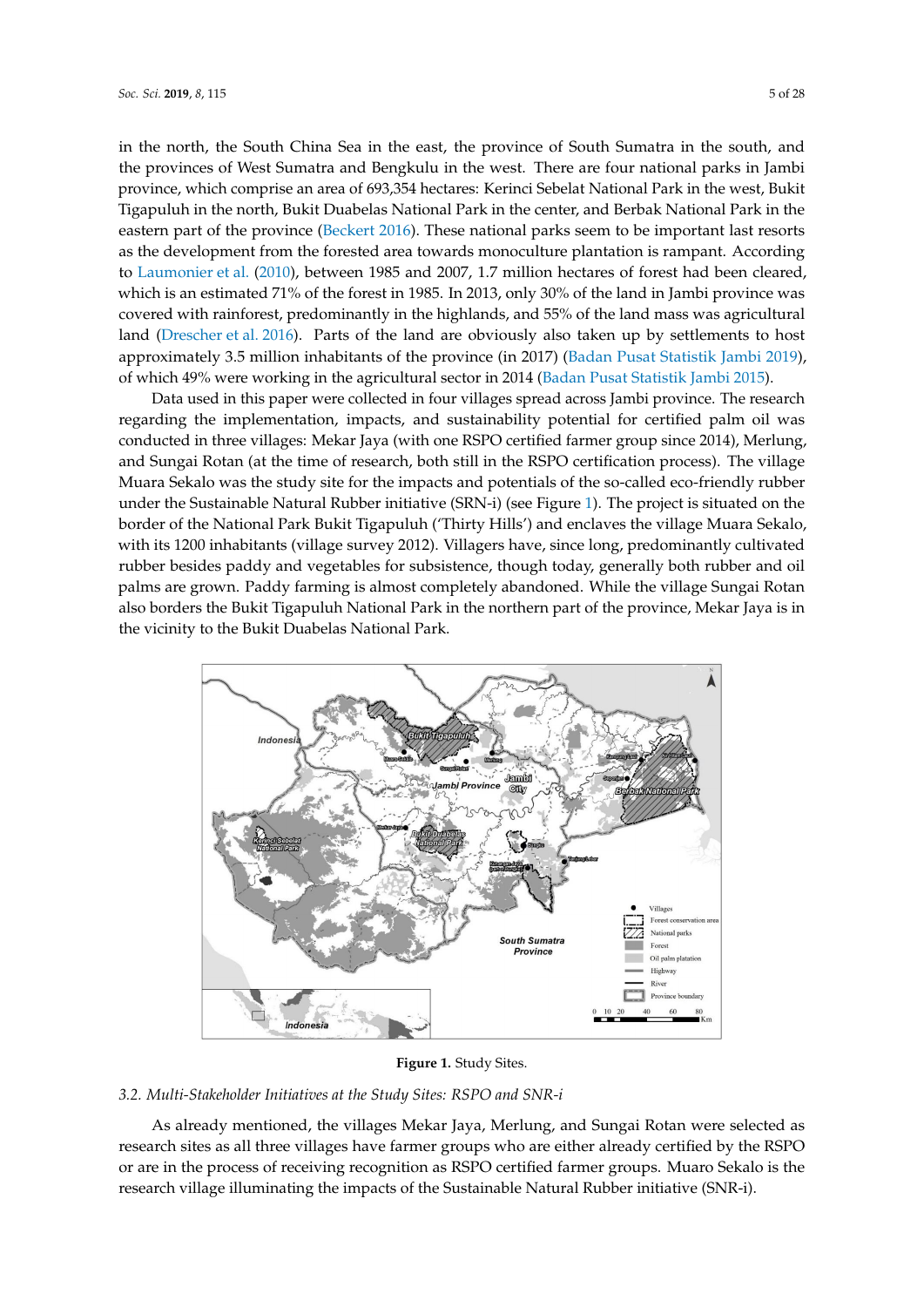Launched in 2004, the RSPO is a multi-stakeholder initiative supported by the Worldwide Fund for Nature (WWF) and private industry actors in Europe. It is listed by the United Nations Environment Program as one of over 250 climate initiatives [\(Climate Initiative Platform](#page-24-14) [2019\)](#page-24-14) and states to support the Sustainable Development Goal 13 on Climate Action [\(RSPO](#page-26-9) [2018\)](#page-26-9). For the first time, plantations were certified in 2008; in the same year, the first certified sustainable palm oil was sold [\(Rival et al.](#page-26-10) [2016\)](#page-26-10). In 2018, around 19% of the worldwide traded palm oil was certified by the RSPO. With almost 4000 members, the RSPO aims at reaching full traceability of the palm oil supply chain [\(RSPO](#page-26-9) [2018\)](#page-26-9). Compliance to RSPO standards is audited by a third-party audit company.

In order to reach this traceability and to work towards the self-proclaimed climate goals in the name of sustainability, eight principles that are subdivided into 39 criteria were formulated<sup>2</sup>. These principles and criteria (P&C) are frequently reviewed to improve their relevance, especially for different grower groups<sup>3</sup> [\(RSPO](#page-26-11) [2010\)](#page-26-11). The overarching themes of the P&C are transparency, laws and regulations, economic and financial viability, environmental responsibility, conservation, biodiversity, as well as workers' and communities' rights. In November 2018, the RSPO launched official cooperation with the High Carbon Stock Approach (HCSA) "to establish a No Deforestation Joint Steering Group (NDJSG) focused on providing guidance on the implementation of no deforestation requirements in High Forest Cover Landscapes" [\(RSPO, and HCSA](#page-26-12) [2018\)](#page-26-12). Growers, processors and traders, manufacturers, banks and investors, retailers, and NGOs are among the members of the RSPO [\(Rival et al.](#page-26-10) [2016\)](#page-26-10). Independent smallholders, as the relevant group for this research, need to be organized in a farmer group in order to apply for RSPO certification.

The literature lists several potential benefits the RSPO certification can provide to a smallholder. These are improved market access, higher incomes through higher productivity, and better quality of harvests [\(Brandi et al.](#page-24-2) [2015\)](#page-24-2). Improved management practices, as a principle of the RSPO, are expected to produce higher yields. As smallholders are paid according to the weight of their harvest, higher productivity would result in higher yields, which would then translate into higher market prices. It is worth mentioning here that there are no price premiums for certified sustainable palm oil on international markets [\(Brandi](#page-24-15) [2017\)](#page-24-15).

Challenges for smallholders to join the certification process is the capital- and time-consuming processes, which consist of trainings, as well as the fees for administration, monitoring, and auditing [\(Cheyns](#page-24-16) [2011\)](#page-24-16). Smallholder hardly considers this effort as a long-term investment, which could later pay off through higher yields [\(Nagiah and Azmi](#page-26-13) [2012\)](#page-26-13). Compliance with RSPO P&C is limited through a lack of agricultural skills, as well as through a lack of incentives, for example, price premiums [\(Jelsma and Schoneveld](#page-25-12) [2016\)](#page-25-12).

#### 3.2.2. The Sustainable Natural Rubber Initiative (SNR-i)

The Sustainable Natural Rubber initiative (SNR-i) has been developed under the framework of the International Rubber Study Group (IRSG) as a voluntary and collaborative industry project in 2014.

The objective of the initiative is to ensure that the rubber industry can build on its best practices plus demonstrate and communicate throughout the natural rubber value chain. In this context, a Sustainable Natural Rubber Working Group (SNRWG) was established in 2012 with a view to defining voluntary sustainability standards regarding the broader natural rubber sector. The working group members representing the complete natural rubber (NR) value chain (including representatives from international organizations) developed an Action Plan to explain the factors driving this

<sup>2</sup> For detailed information on Principles and Criteria see [https://www.rspo.org/key-documents/certification/rspo](https://www.rspo.org/key-documents/certification/rspo-principles-and-criteria)[principles-and-criteria.](https://www.rspo.org/key-documents/certification/rspo-principles-and-criteria)

<sup>3</sup> For the process of developing Principles and Criteria suitable for smallholder production (draft stage) see [https://www.](https://www.rspo.org/principles-and-criteria-review/public-consultation-rspo-smallholder-standard) [rspo.org/principles-and-criteria-review/public-consultation-rspo-smallholder-standard.](https://www.rspo.org/principles-and-criteria-review/public-consultation-rspo-smallholder-standard)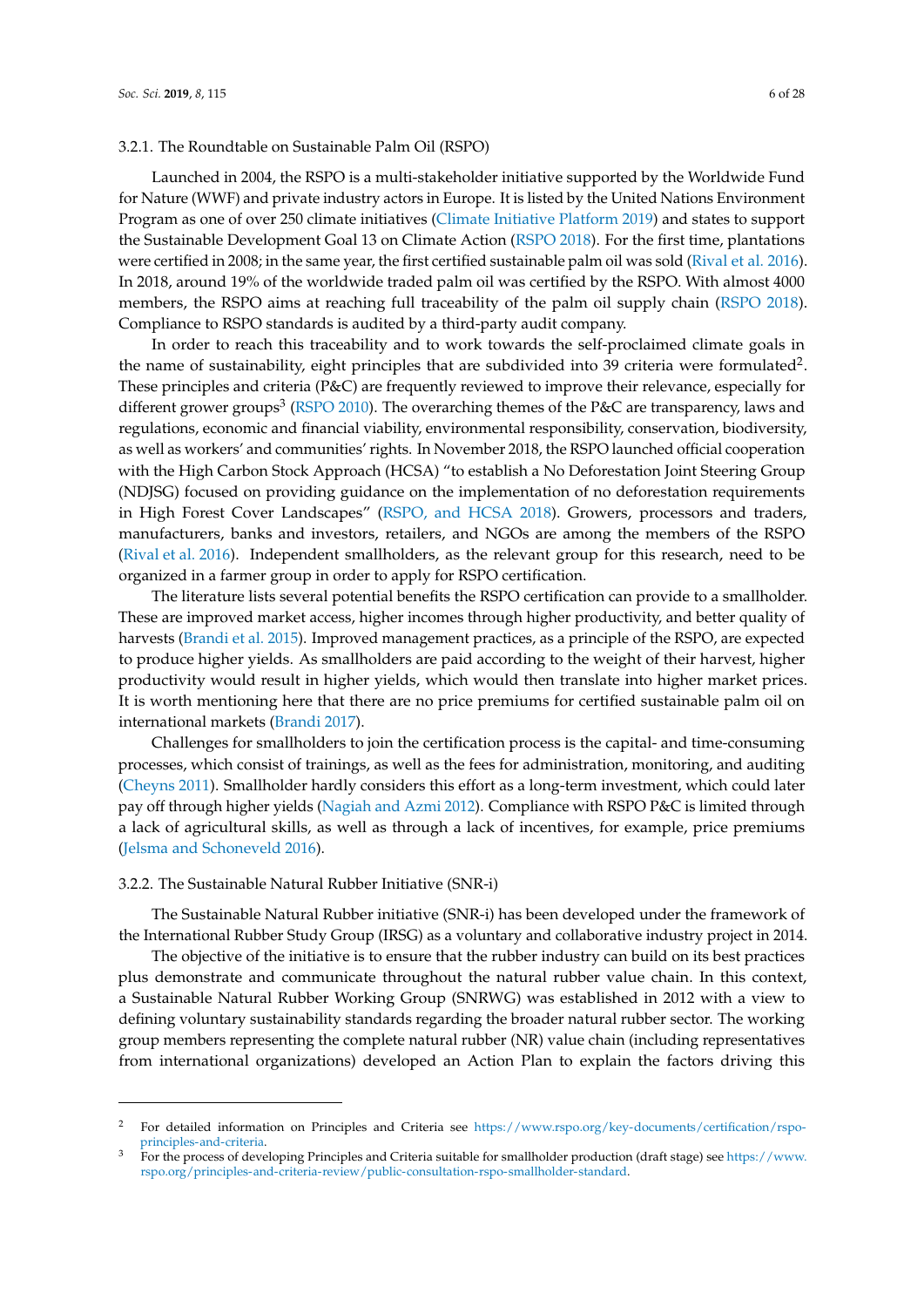initiative and brought forward proposals for its design and implementation. The Action Plan defined a set of five criteria for a voluntary verification system targeted on wide stakeholder participation. From these criteria, indicators have been developed for the implementation of SNR-i that may allow organizations to participate in this voluntary initiative on a self-certification basis. Self-certification means that there is no external auditing. The main themes to be improved under the initiative are the improvement of natural rubber plantations, to enhance the quality of natural rubber, to support forest sustainability through the protection/conservation of protected areas, to demonstrate appropriate water management, and to demonstrate the highest respect for human and labor rights. As is the case for the RSPO, the SNR-i also has a set of criteria, even if far less detailed<sup>4</sup>. By October 2017, 43 companies/organizations had completed the self-declaration on the SNR-i. The majority of these 43 self-declared registrants are processors. The smallest part of the members falls under the plantation category (9%) [\(SNR-i](#page-26-14) [2017\)](#page-26-14).

#### *3.3. Data Collection*

The research villages were visited during several fields stays in 2016 (Merlung) and 2017 (Muara Sekalo, Sungai Rotan, and Mekar Jaya). To gain a deeper understanding of the effects of multi-stakeholder initiatives in the palm oil and rubber sector, a range of qualitative as well as quantitative methods were applied. Using a case study approach, main methods applied were participant observation and semi-structured problem-centered guideline interviews (*n* = 64); as well as focus group discussions (6) with women and farmer groups were conducted during the time spent in the villages (on average one week per village) (see Supplementary Materials). In Sungai Rotan and Mekar Jaya, the Sustainability Assessment of Food and Agricultural Systems (SAFA) framework was additionally applied, even with a small number, of only 10 respondents (for further information see Appendix [A\)](#page-13-0). This framework was developed by the FAO, and it targets several dimensions of sustainability. The questionnaire comprises of 100 multiple and single choice questions, focusing on good governance, environmental integrity, economic resilience, and social well-being. In Merlung, the social power network mapping method was implemented to gather in-depth information about multi-stakeholder governance. It helps to identify networks that "tend to be located outside existing hierarchies" [\(Schiffer and Waale](#page-26-15) [2008\)](#page-26-15). It hence helps to understand how smallholders are impacted in their decision-making processes and what their intentions are. In addition to the interviews in the villages, expert interviews with non-governmental organizations and government officials (e.g., with RSPO representatives in Jakarta), mostly on the provincial and district level, were conducted.

### **4. Results**

The results for the two cases, namely the certification for so-called sustainable palm oil under the Roundtable for Sustainable Palm Oil (RSPO) and the allegedly 'eco-friendly' natural rubber cultivation following Sustainable Natural Rubber initiative (SNR-i), are discussed separately and along the four central criteria identified by the smallholder telecoupling framework. The data on the RSPO concerns the impacts of a climate governance instrument on smallholders directly, as the program also targets the production of a smallholder. The SNR-i case is less straightforward. Here, the initiative targets large-scale production and thereby 'only' affecting smallholders' access to land as a second order effect.

#### *4.1. Smallholder Telecouplings under the Roundtable on Sustainable Palm Oil*

Oil palm smallholders in Jambi province are impacted by a growing consumer awareness towards social and ecological sustainability impacts of commodity production. This growing awareness has led

<sup>4</sup> For detailed information [http://snr-i.org/Voluntary%20Guidelines%20and%20Criteria%20Version%201\\_13\\_1.htm.](http://snr-i.org/Voluntary%20Guidelines%20and%20Criteria%20Version%201_13_1.htm)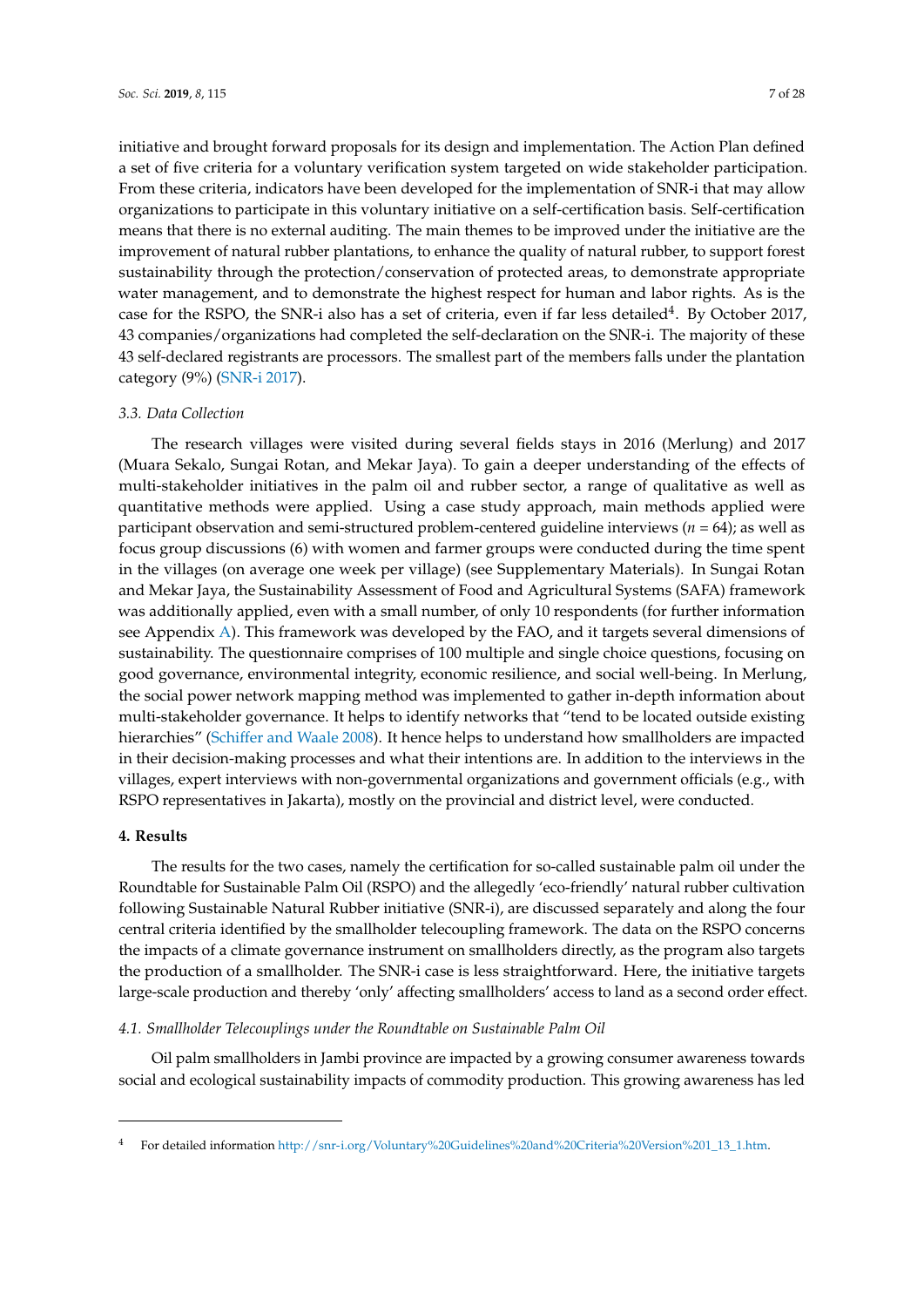to the establishment of certified palm oil schemes. An increasing number of certificates for sustainable palm oil is available on the market [\(Rival et al.](#page-26-10) [2016;](#page-26-10) [Pacheco et al.](#page-26-16) [2017\)](#page-26-16).

It is worth mentioning that the RSPO, as other certification schemes as well, equips itself with the interpretation of sovereignty on what sustainability actually is. The RSPO itself states in this context that it "has developed a set of environmental and social criteria which companies must comply with in order to produce Certified Sustainable Palm Oil" [\(RSPO](#page-26-17) [2019\)](#page-26-17). Looking at the stakeholders deciding on these criteria shows that the vast majority of board members belong to investor groups. Governmental actors, as well as grower groups of smallholders, are not represented. It can hence be argued that sustainability, as defined by the representative of investors and few non-governmental organizations engaged in nature protection, is rather a compromise, subjective, and certainly not a very inclusive understanding of the term [\(Ruysschaert and Salles](#page-26-18) [2014\)](#page-26-18). Against this background, it might be argued here that the RSPO is rather geared towards business development than towards genuine sustainability.

### 4.1.1. Telecoupled Systems—Demand for Sustainable Palm Oil

To date, the Roundtable for Sustainable Palm Oil (RSPO) remains the most popular scheme, in terms of quantity certified. An increase in the demand for sustainable palm oil in the receiving system resulted in 74% of all palm oil imported to the European Union being RSPO certified palm oil [\(European Sustainable Plam Oil](#page-24-17) [2019\)](#page-24-17). From the initial setup to certify palm oil produced by large-scale companies, there has been a shift towards the recognition of the importance of smallholder production [\(RSPO](#page-26-9) [2018\)](#page-26-9). Today, 55,000 certified schemes and independent smallholders produce certified palm oil, translating to 9% of the total area for RSPO certified palm oil, being under smallholder's production [\(RSPO](#page-26-9) [2018\)](#page-26-9). In order to sell certified sustainable palm oil, farmers need to be organized in a farmers group. In other words, individuals cannot apply for certification and only groups of individuals can. According to interview partners who are members of such a farming group, a certain minimum collective plantation size needs to be reached to apply for the certification process. Smallholders who were interviewed further state that by getting organized in a farmers group, there is an improvement in bargaining positions, savings in management costs, and it can be helpful when striving for loans or subsidized inputs. By talking to smallholders, it becomes obvious that most RSPO P&C, as they have been set up mostly by the receiving system, are quite complex to understand, difficult to obey to or simply not applicable to small-scale farming realities. For example, the reduction of greenhouse gas (GHG) emissions is an intention behind sustainable agricultural practices under the RSPO. Smallholders obviously lack the necessary technological equipment, skills, and incentive to track GHG emissions from the application of fertilizer. The mere recording of emissions does not necessarily lead to a change in agricultural practices. The limited economic capacity of farmers to adhere to these principles, and their motivation being to achieve wellbeing, reflects an imbalance of indicators. They are legitimized by discourses among experts, consumers, and politicians from the receiving system. This is not to say indicators should only reflect small-scale producers' perceptions, but the information on trade-offs and feedbacks between sustainability dimensions and target-oriented support (such as the provision of machinery for replanting oil palm trees), or extension services, is still lacking.

#### 4.1.2. Smallholders' Resource Use and Access to Land

One RSPO criterion is the legal land ownership or, in other words, a clear tenure status is crucial in the RSPO certification scheme. One goal of the RSPO on their way to a sustainable value chain is to reduce or avoid deforestation. In this context, another criterion is that RSPO only accepts palm oil from plots which were not deforested after 2005. To reduce soil degradation and to improve the responsible use of agrochemicals (criteria under principle 4), a fertilizer schedule has to be maintained by the smallholders. Commitment to long-term economic and financial viability, as again another criterion,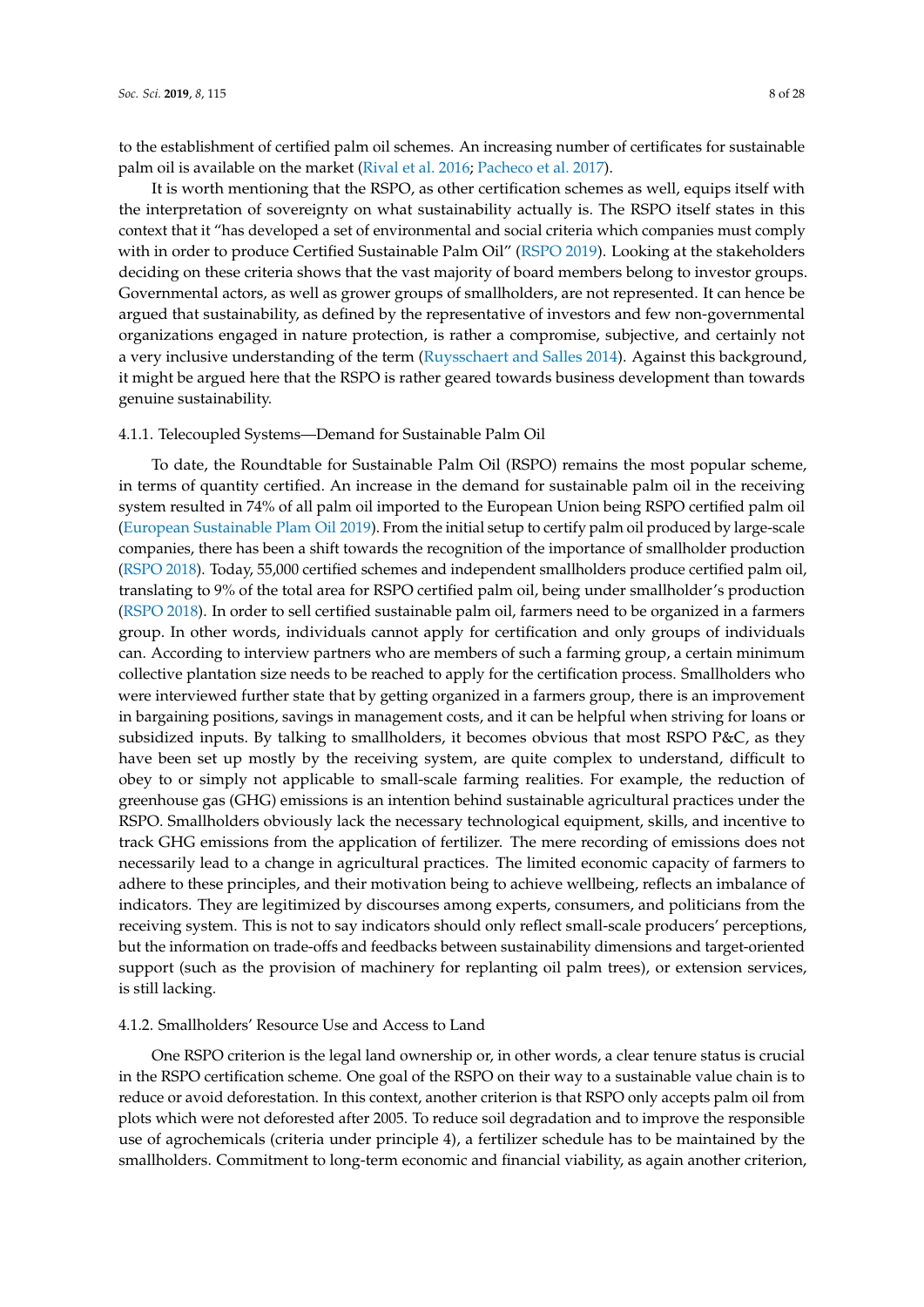calls for the maintenance of a schedule for fertilizer and harvest. A commitment to transparency is listed as the very first principle of the RSPO.

According to statements from interviews, however, many farmers do not hold a land title recognized by the national organization in charge of issuing land titles. According to an expert, working for an Indonesian NGO focusing on palm oil, many independent smallholders migrated to Sumatra. They bought land from local people and do not know when their land had been reclassified to agricultural land. He further explained that this criterion is more feasible for companies as it is possible to compensate for non-compliance by protecting another forest or by planting a new forest. The fertilizer schedule is regarded as one of the major challenges among smallholder interviewed. The application of fertilizer is weather-dependent. In dry times, the soil does not take up the fertilizer which is regarded as wasteful if applied anyway. In the rainy season, the excretion is washed away and equally regarded as wasteful. In case of heavy rains, the plantations can at times not be accessed which hinders the fertilizer's application. Often, the fertilizer needed is not available in accessible stores.

Smallholder, however, also reports on positive impacts through certification: they have a better understanding on fertilizer use (due to training received), use fewer pesticides, have better access to organic fertilizer, and also better access to high-quality seeds. At the same time, results show that many farmers have never heard about certification for sustainable palm oil, even if they belong to a certified group. Our findings support the findings of [Brandi](#page-24-15) [\(2017\)](#page-24-15) that even among certified smallholders, some do not know about the RSPO or the principles and criteria. Some of those who are certified and are also aware of the certification claim that they have not changed their management practices from the time prior to certification as the audit would not reach their plot anyway. "I am not going to change anything unless there is an audit on my plantation" was the statement of one smallholder interviewed.

#### 4.1.3. National Institutions

Adhering to the national laws and land tenure regulation, mentioned in the context of legal land ownership above, is also amongst the criteria listed by the RSPO. This national-level governance frame was named as the biggest hurdle in focus group discussions on challenging RSPO criteria. Farmers need to verify legal ownership through a national level land certificate, which the majority of the farmers in Jambi do not have [\(Kunz et al.](#page-25-13) [2016\)](#page-25-13). The farmer groups in Mekar Jaya and Sungai Rotan alike were supported though, in receiving certification or being in the certification process by one Indonesian non-governmental organization (NGO). This NGO helps rural villages that lack market access and governmental support in forming farmer groups and guides them through the RSPO certification process. They also support farmer groups in receiving the Indonesian Roundtable for Sustainable Palm Oil (ISPO) certificate. The principles and criteria for the Indonesian certificate are granted when obeying to national laws. Principles and criteria here are thus congruent with the national law. According to interviewees, the NGO also takes care of the costs for sustainability certification, which includes the acquisition of a formal land title. The same NGO also carries out training with the farmers.

### 4.1.4. Local Interactions

Throughout the interviews and focus group discussions, the involvement in farmer groups has been mentioned as having a positive impact on a smallholder. The membership in farmer groups can in many cases be traced back to the initiation of the certification process under the RSPO. While an increase in palm oil production is mentioned as having led to a decline in a bond among villagers, the farmer group compensates for this decline. "Before [oil palm expansion] $^5$ , there were lots of emotional bonds, a sense of togetherness and everyone was family" was a statement in one focus group discussion. What is described in this statement was something we found in all villages,

Amended by the authors.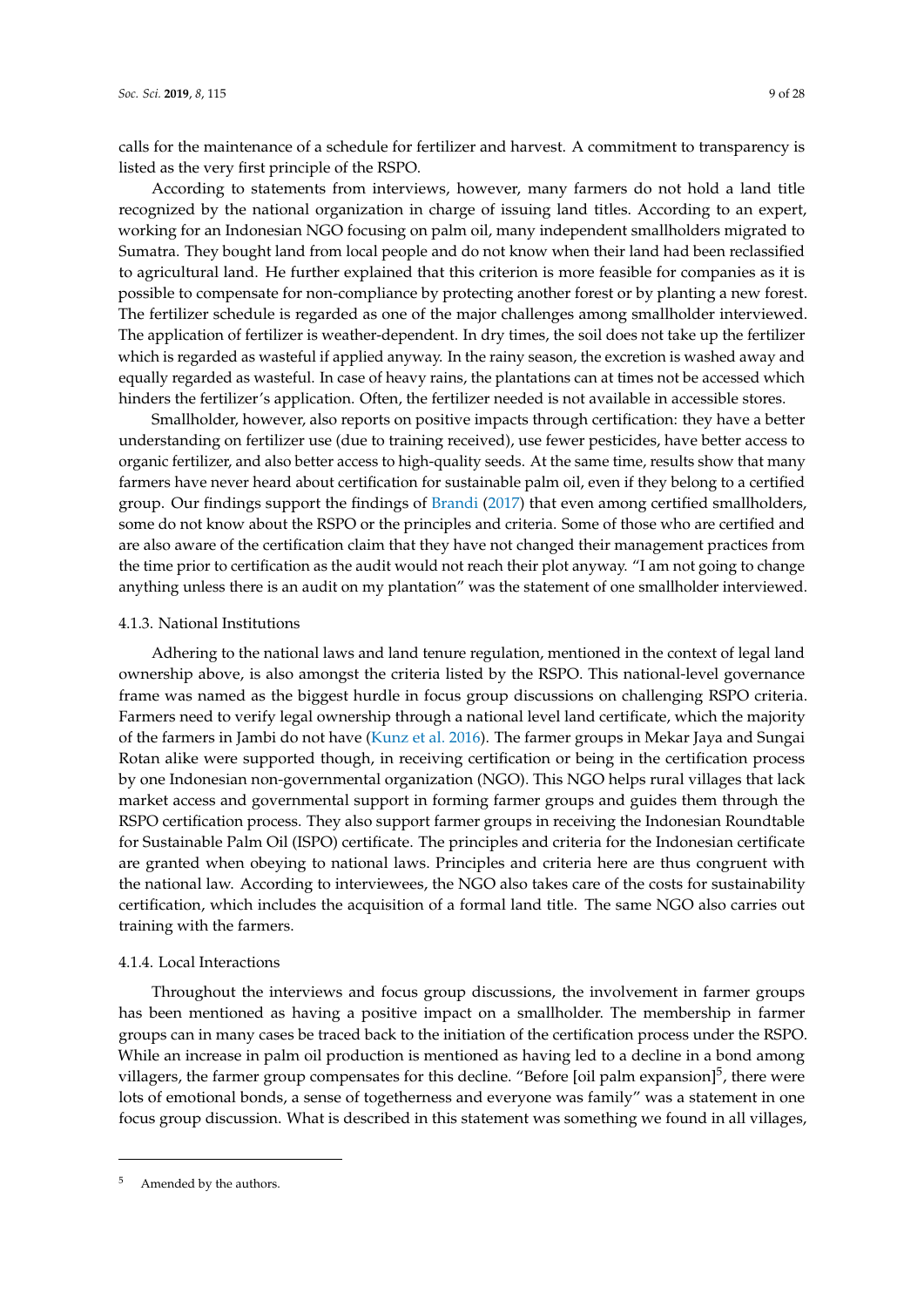a concept summarized under the term 'gotong-royong'. Literally, this term translates to 'mutual cooperation'. To community members in all the places we visited in Indonesia, it is a matter, of course, to participate in 'gotong-royong' activities. This can be cleaning up the village, renovating the kindergarten, improving basic infrastructure, and alike. Usually, community members actively participate in these activities. If participation is not possible, financial compensation can be accepted as a supplement. According to interview partners, with an increase in palm oil adoptions, an increase in supplementing payments has been observed. In turn, this means, that the value of the mutual cooperation is in decline, while competition between farmers is increasing.

Furthermore, many smallholders state that they obtain information on oil palm management through friends, neighbors, etc., working for a company on an oil palm plantation. In this context, the word also spreads on certification-related issues. In Merlung, a smallholder stated to have been advised by a palm oil company to initiate the certification process as otherwise, they will not be able anymore to sell their fresh fruit bunches.

#### *4.2. Smallholder Telecouplings under the Sustainable Natural Rubber Initiative (SNR-i)*

Jambi province has for long been a smallholder-dominated landscape; rubber cultivation in agroforestry systems was widespread. Increasingly, these systems are substituted by monoculture cultivation systems [\(Feintrenie and Levang](#page-24-18) [2009\)](#page-24-18). Opposing to developments in the palm oil industries, rubber cultivation in Jambi was for a very long time not at all affected by demands for more sustainable management practices, but, this has changed with the recent establishment of a large-scale 'model' plantation for sustainable rubber cultivation.

### 4.2.1. Telecoupled Systems—Demand for Eco-Friendly Rubber

While negative social-ecological consequences and land dispossession "have attracted considerable attention from scientific and academic communities, public awareness—particularly in terms of consumer demand for standards and certification—has been slow to develop in comparison to other agro-commodity crops" [\(Kennedy et al.](#page-25-6) [2016\)](#page-25-6).

By now, however, producers of natural rubber (NR) are increasingly under pressure to cap negative environmental impacts. Especially agro-industrial rubber cultivation has expanded rapidly, and the area under cultivation has doubled within the last decade and is projected to swallow up to another 8.5 million hectares to meet demands [\(Warren-Thomas et al.](#page-26-3) [2015a\)](#page-26-3). New frontiers of rubber expansion include biodiversity hotspots in Southeast Asia and many protected areas [\(Ahrends et al.](#page-23-0) [2015;](#page-23-0) [Warren-Thomas et al.](#page-26-3) [2015a\)](#page-26-3). In response to this massive expansion in biodiversity hotspots, initiatives for sustainability standards arose, mostly industry-led, resulting in voluntary guidelines like the SNRi [\(Kennedy et al.](#page-25-6) [2016\)](#page-25-6). These rather weak guidelines do not target smallholders per se but still indirectly exert influence on them.

Lately, tire producers increasingly claim to take sustainability issues into account. The tire industry is the main purchaser of natural rubber; it consumes about 70% of the global trade volume [\(Clay](#page-24-19) [2010\)](#page-24-19). Michelin was the first tire producing company to announce a 'zero deforestation' policy [\(WWF](#page-27-4) [2016\)](#page-27-4), which is embedded in their sustainable natural rubber policy. The policy's guiding principles are based on the SNR-i criteria aiming to establish sustainability of the natural rubber value chain. The French company is a core member of the Sustainable Natural Rubber Working Group (SNRWG) that developed the SNR-i criteria.

[Michelin](#page-26-19) [\(2017\)](#page-26-19) states that they established model plantations in Sumatra to produce 'eco-friendly' rubber "in both social and environmental terms". On those plantations, the company indicates to cooperate with local communities, applies best management practices, and spares half of the concession for conservation.

Two years ago, the Indonesian rubber company PT LAJ started its business and initiated the establishment of this model plantation in cooperation with Michelin. The whole concession amounts to more than 60,000 ha. According to inhabitants of Muara Sekalo, roughly half of the concession will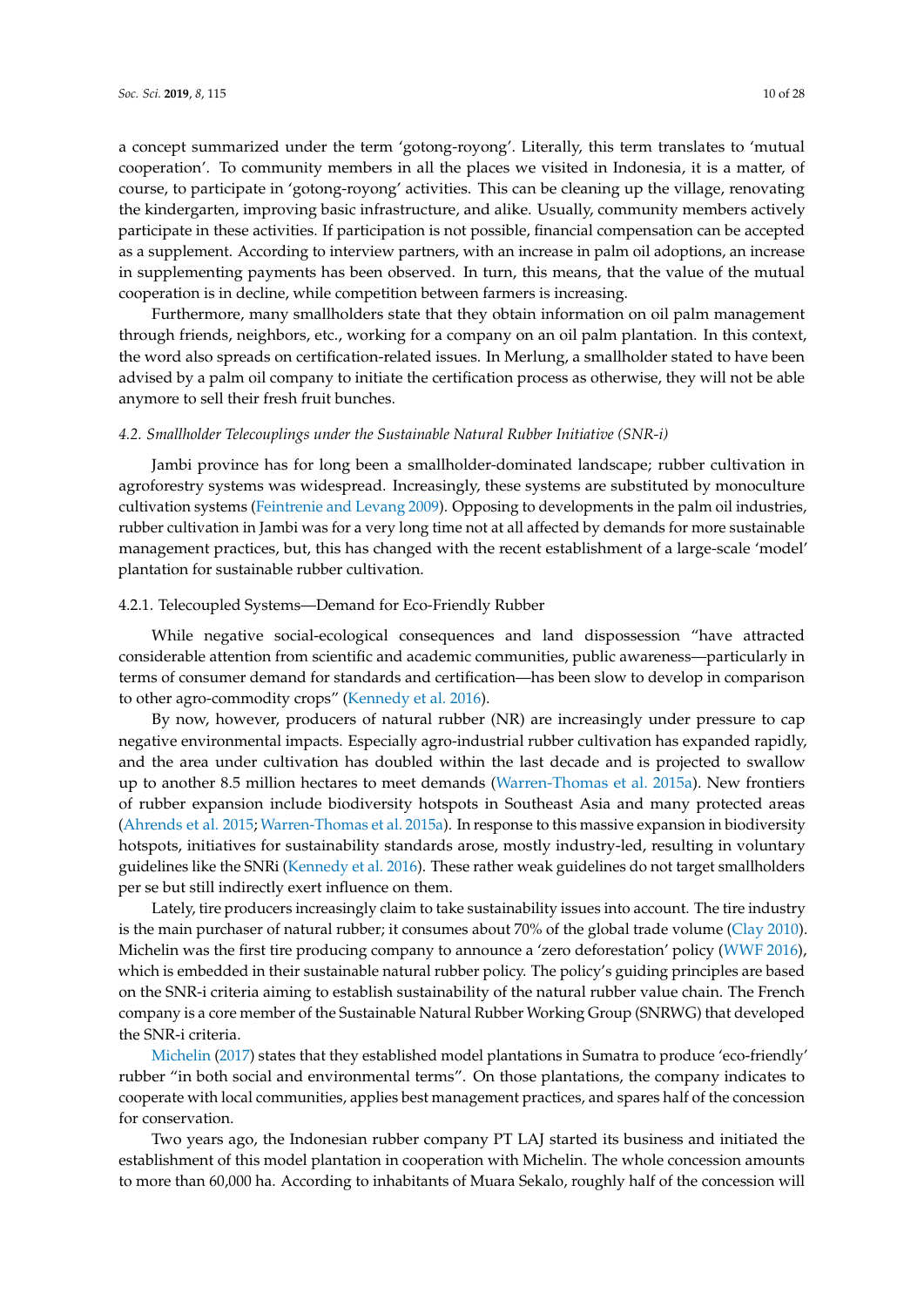be a rubber plantation, while the other half is designated for conservation issues, including a buffer zone to the 'Thirty Hills' national park and an elephants reserve. According to the local customary law, the parts of this concession are claimed by villagers.

#### 4.2.2. Smallholders' Resource Use and Access to Land

These overlapping land tenure regulations between de-jure and de-facto tenure cause contradictions (cf. [Kunz et al.](#page-25-14) [2017\)](#page-25-14). On-site, people cultivate land, which the Ministry of Environment and Forestry has allocated to the company to produce eco-friendly natural rubber to be processed by Michelin. PT LAJ compensates villagers in case they claim the land within the concession, but not everyone recognizes the payments straightforward. In case of non-compliance, as the last consequence, the company takes legal action, the Corporate Social Responsibility assistant of the company reports. In many cases, locals accept the offered compensation payments, yet the process was decelerated.

Furthermore, members of a women's group vividly demonstrated that they and many others did not want to abandon their rubber and oil palm plots that now lay within the concession, as they prefer to stay independent farmers. As a response to their resistance, they were intimidated for giving their land to the company. They had no choice; in the end, the company would have won. Effectively, there is a single villager, who confronted the company and could keep his plot. If needed, he would even have defended himself before the court. Other villagers did not follow his example, because they do not know their rights, he said, and it was not in the interest of the previous village government to inform inhabitants about their rights. The village government, he continues, who negotiated the deal, had their own particular interests.

The limited agency of smallholders concerning their land claims was compounded by the difficulties they faced regarding independent farming. Since the establishment of the plantation by PT LAJ in 2016, more and more elephants encroached the villagers' plots within and outside the concession area and even the village settlement. Although such incidents were common before, elephants cannot be driven back as easily anymore; they became more aggressive and destroyed especially young rubber and oil palm plantations in search of a feed.

Those young plantations inside the concession were finally given to the company since farmers could not afford to replant their plots more than once. They accepted the compensation payment and started working on their remaining plots outside the concession and eventually for the company.

Villagers hold the company responsible for this because parts of the elephants' habitat are destroyed by the establishment of the plantation. According to interview partners working for PT LAJ, the activities on the plantation currently consist of forest clearing.

#### 4.2.3. National Institutions

In Jambi province, there is potential for sustainable rubber production by smallholders because 94% of the land is managed by independent smallholders (87% in Sumatra, respectively) [\(Directorate General of State Crops](#page-24-20) [2015\)](#page-24-20). Nonetheless, there has not yet evolved a broad-scale initiative for sustainable rubber production; neither the local farmers aligned their cultivation practices to sustainability standards independently nor did governmental institutions or market mechanisms support this step. Significant regional or national level policies do not exist, though [Kenney-Lazar et al.](#page-25-7) [\(2018,](#page-25-7) p. 112) found that "an active engagement on the part of the state in terms of planning and targeting commodity programs to improve sustainable intensification, supporting social capital for strong collective actions and grassroots institutions at the local level and providing incentives for environmentally friendly agricultural practices, is crucial to the successful development and adoption of certification".

On the contrary, in Jambi, the institutional environment deters the engagement of smallholders since market-induced price incentives like premiums are ruled out through oligopolistic value chains [\(Kennedy et al.](#page-25-6) [2016\)](#page-25-6). Only nine processing factories purchase the produce of approximately 250,000 smallholder farmers [\(Kopp et al.](#page-25-15) [2014a,](#page-25-15) [2014b\)](#page-25-16). Grassroots initiatives like farmer groups did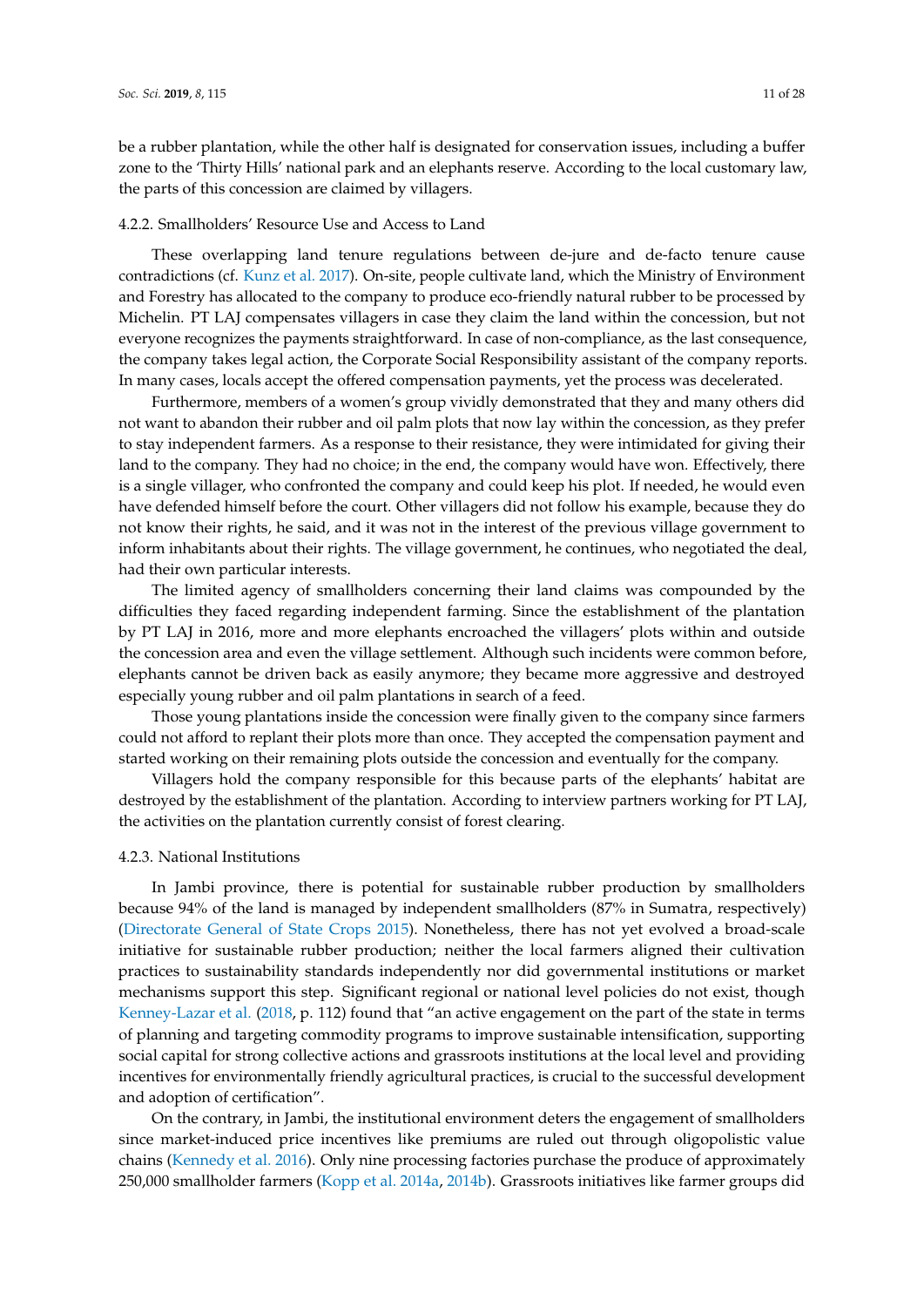form to counter these disadvantageous market conditions or to demand governmental support for environmentally friendly management.

#### 4.2.4. Interactions between PT LAJ and the Local Community

PT LAJ initiated training for village farmers on best management practices in rubber monocultures. According to one participant, the main objective was to improve smallholder's productivity, proving good on farmers' plots as well as on the company's plantation. However, the training did not focus on ecological aspects but plantation establishment and harvesting techniques improving yields. Such training will not be repeated on a regular basis. The company counts on knowledge sharing between the participants and other village farmers. A rubber farmer who participated in the training said that he learned a lot and applies his new tapping skills now on his own plots. He wished he would have gained this knowledge long before. However, this farmer stated that other participants do not apply their new skills or even share their knowledge with others.

Further, there are plans for a partnership scheme between PT LAJ and local farmers, but information remains vague. It is uncertain when the plans of such collaboration will be addressed, but data strongly suggests that they will be realized only once the company's core plantation will be fully established. So far, PT LAJ has acquired approximately two-thirds of the concession designated for the rubber monoculture; they are in the process of planting trees there, and it might take another two to three years until the first rubber trees will produce sap. Therefore, positive feedbacks cannot be assessed, but knowledge transfer might increase farmers' productivity and thus their economic situation.

None of the villagers is aware of the fact that the company's rubber plantation will produce 'eco-friendly' rubber. Only a few interviewees knew that PT LAJ is somehow cooperating with the French tire producer Michelin and the World Wide Fund for Nature (WWF).

#### **5. Discussion and Conclusions**

Multi-stakeholder sustainability initiatives, here regarded as climate government instruments, impact smallholders' land use practices. They introduce new actors and new sets of regulations to social-ecological smallholder landscapes. The intention of the multi-stakeholder initiatives addressed in this article, namely RSPO for oil palm and the SNR-i for rubber, is a socially and ecologically more sustainable way of production. We have claimed and proven that we can assess the sustainability potential of these two initiatives by applying the smallholder telecoupling framework. This approach seems particularly suitable as it helps to reveal unintended or second-order effects at a distance to the places where the triggers were kicked off.

Both cases disclose that the multi-stakeholder initiatives have brought new actors to the scene. In the case of rubber certification, Michelin and the WWF have entered the smallholder ecological-system. In the RSPO case, it was the Indonesian NGO to deliver the new legal and practical instrument to the smallholders. In both sites, previous land controls are challenged whereby so far it was enough to go with a local level recognized title deed. With the emergence of the new actors and the regulations, the control of the land was altered. At least in the SNR-i case, according to [Peluso and Lund](#page-26-4) [\(2011\)](#page-26-4), this leads to new dependencies, hence new hegemonies and indicators for arising new frontiers. They further argue that agrarian landscapes have been transformed by various processes, including protected area expansion amongst others. Our cases show that a sustainablization of these landscapes also alter forms of land control. These alterations, especially in the rubber case, are accompanied by a decline in the agency and an increased vulnerability. The worsening livelihood situation of the smallholder is an unintended spillover effect of sustainability certification.

Regarding environmental benefits, our RSPO data is not exhaustive enough to draw a comprehensive picture. In combination with existing studies, we can, however, underline that RSPO certification does not seem to achieve large-scale conservation effects because of implementation and control challenges, as well as due to weak standards, in general. In some cases, it can contribute to reducing impacts on a small scale: for example, reduced usage of agrochemicals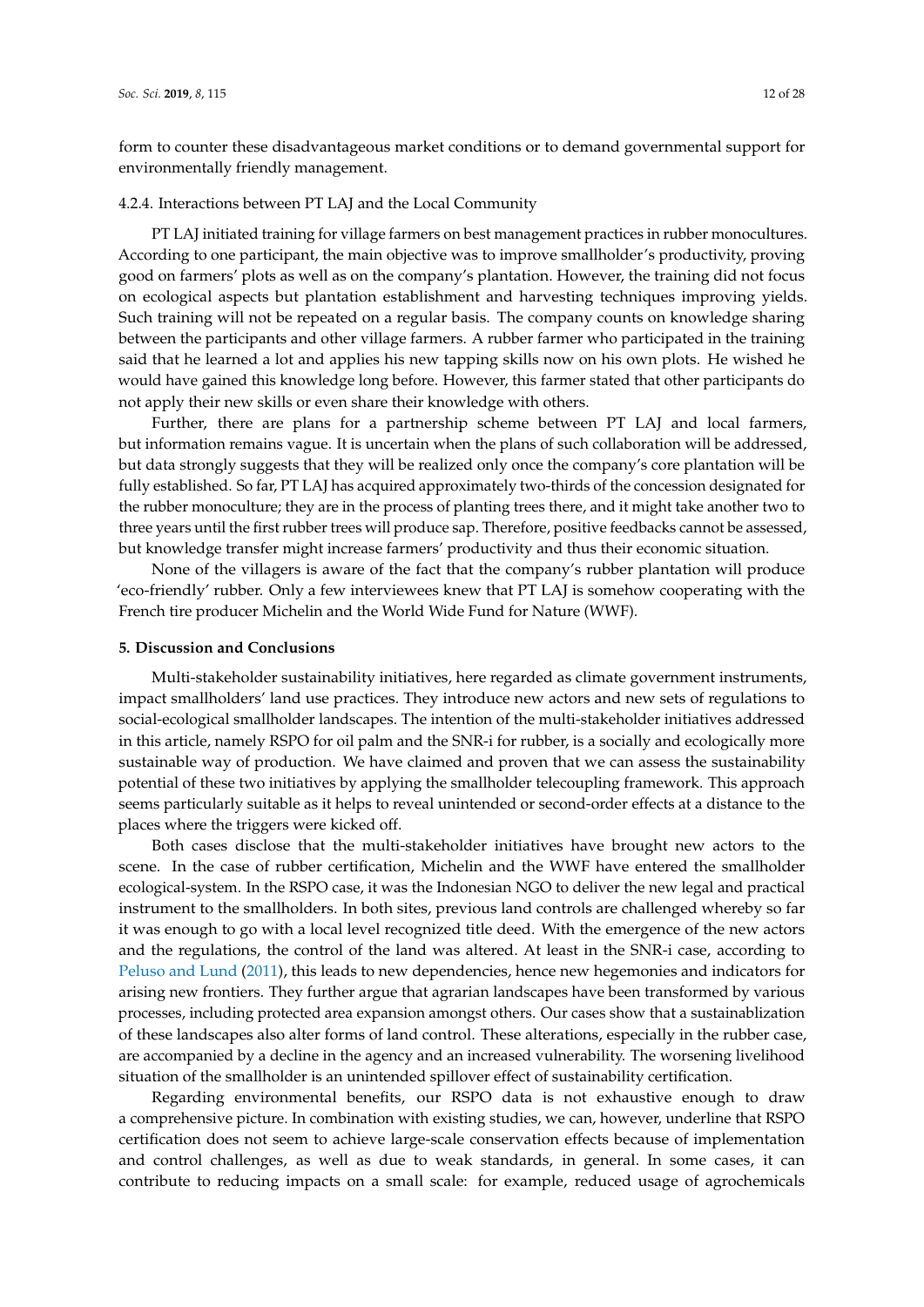[\(Brandi](#page-24-15) [2017\)](#page-24-15). The SNR-i case in comparison shows that there are, until now, no environmental benefits. On the contrary, deforesting an area, even if this area might 'only' be a secondary forest, cannot contribute to a sustainable production process. The RSPO, with its policy prohibiting deforestation after 2005, has acknowledged this aspect, but the SNR-i apparently not yet. Although Michelin gave a 'zero-deforestation' pledge in addition to the SNR-i guidelines [\(Michelin](#page-26-20) [2016\)](#page-26-20), the pledge is weak, since it only considers primary forest for unrestricted protection. Further areas are only protected if identified as high-carbon stock (HCS) or with high conservation value (HCV) (ibid.). Therefore, the forested area within the concession will not be preserved. If this deforestation then negatively affects the Sumatran elephant as our case reveals, the term sustainability would not seem appropriate anymore. The decrease in habitat for the Sumatran elephant is again a second order effect of sustainability certification. According to the WWF, the Sumatran elephant is a critically endangered species. "The leading threat to Sumatran elephants is the loss of their habitat to an unending parade of chainsaws and bulldozers" [\(WWF](#page-27-5) [2019\)](#page-27-5). If then the same WWF contributes to the destruction of this habitat under the umbrella of an eco-friendly model plantation for rubber monocultures, a perfidious peak has been reached. At the same time, the training provided to smallholders to not take environmental aspects into account. They are, according to what interview partners reported, a classic production intensification training.

The social benefits of the RSPO, according to [Li](#page-26-21) [\(2015\)](#page-26-21), have neither been sufficiently studied nor are they included in socio-economic analyses considering contributions to wealth and jobs. According to our data, the smallholder socially benefits from being organized in farmer groups in the context of RSPO certification. However, farmers could also be supported in setting up farmer groups without being certified. The benefits of increased knowledge exchange and increased bargaining powers would remain even without the RSPO. If farmers benefit economically cannot be answered with our data set, a tendency can be given though. Farmers name the input costs for certification as a challenge but not as the biggest hurdle. This can be traced back to the support they receive from the Indonesian NGO. If farmers had to cover the costs for certification themselves, this would exclude them from the system. At the same time, they do not gain price premiums through RSPO certification because it is expected that farmers are able to generate better yields due to improved management practices. This part has not been covered by our research though. It is quite obvious, at the same time, that the RSPO certification adds stress to the smallholders interviewed. They claim that they need to be certified as they can otherwise no longer access the market. This does not mirror the market reality, as China and India are large importers of palm oil and do not emphasize on certified palm oil [\(Hein and Kunz](#page-25-17) [2018\)](#page-25-17). Again, the SNR-i polls off worse. Many farmers are in a replanting process. The decreasing habitat for elephants due to the so-called 'eco-friendly' plantation leads to an increase in human-elephant conflicts. Farmers reported that they had to replant several times after their young plants were destroyed by elephants. As the second order effects of the model plantation, the expenditures of smallholder increase. As savings are limited, they lose their independence and start working at the plantation of PT LAJ.

In the case of the Roundtable for Sustainable Palm Oil, it can be argued that the challenges lie in the implementation and control of the rather weak principles and criteria, two aspects reinforcing each other. Further, a discrepancy in the sustainability perception between consumer and producer can explain the limited success of the instrument. Farmers are striving for an increased income and hence an improved livelihood. This might work out on a long-term perspective. Smallholder often follows a shorter-term vision, though. In the case of the Sustainable Natural Rubber Initiative, it can be argued that contrary to the self-description of the Michelin Group, smallholders and their livelihoods are neglected. The creation of new jobs for the local communities in the course of the plantation establishment gives the impression they were unemployed beforehand. Furthermore, some farmers became landless through the large-scale enclosure and ended up as workers on the plantations of PT LAJ or other landowners, a case of primitive accumulation. Referring to an interviewee, the land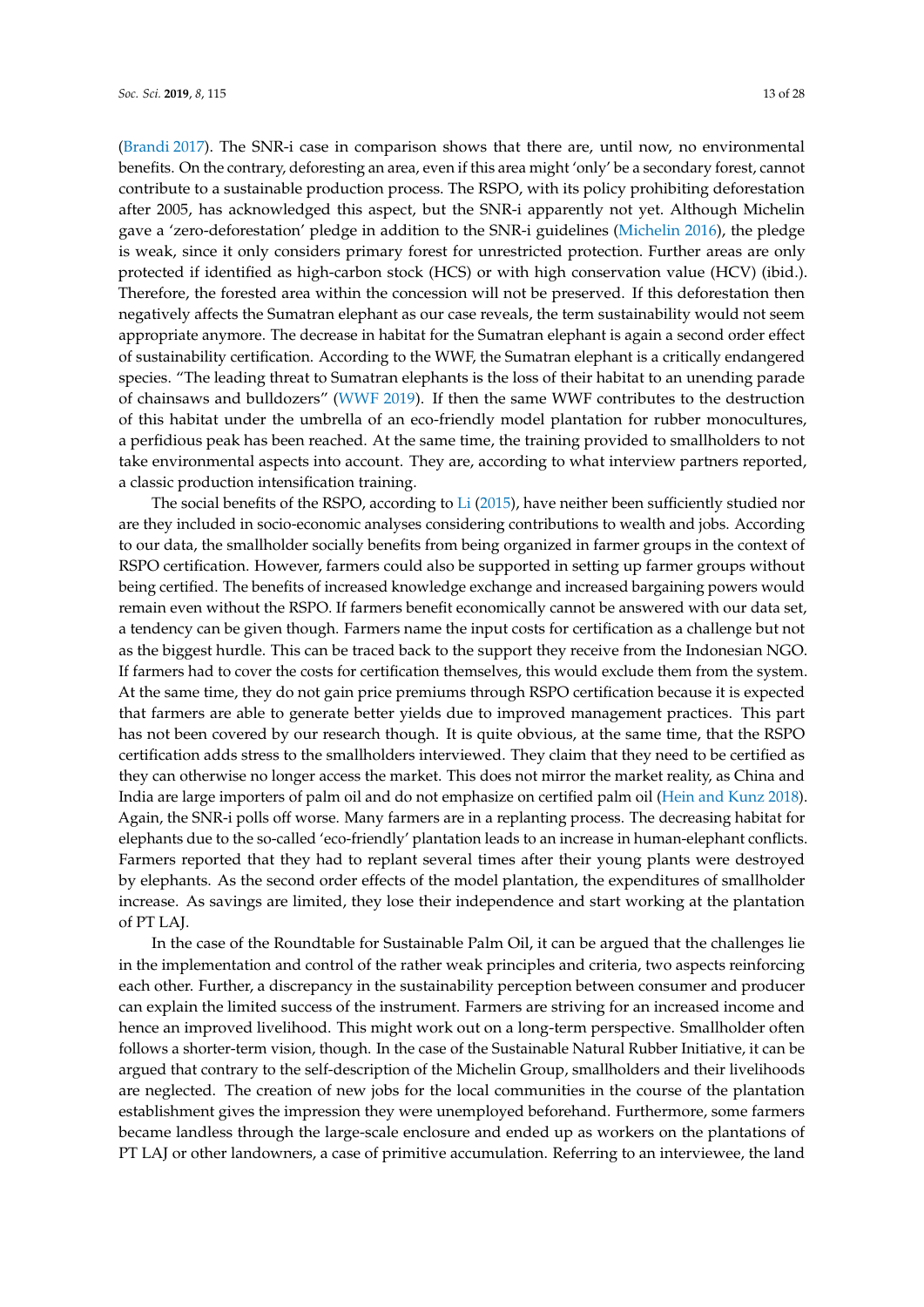compensations paid by PT LAJ are below district compensation standards; they are necessary but not a sufficient condition to build a new livelihood.

This analysis using the smallholder telecoupling framework has revealed second order spillover effects which would have remained hidden otherwise. We strongly urge the concept to take on a more critical perspective. [Zimmerer et al.](#page-27-1) [\(2018\)](#page-27-1) rather reveal positive spillover effects, such as "the interaction among smallholder producers can lead to the clustering of sustainability-enhancing land use" (ibid.: w.p.). By consciously adding the term conflictive spillovers to the analytical framework, a more comprehensive sustainability potential picture can be drawn.

**Supplementary Materials:** The supplementary material are available online at [http://www.mdpi.com/2076-](http://www.mdpi.com/2076-0760/8/4/115/s1)  $0760/8/4/115/s1$ , the supplementary material consist of the quantitative as well as qualitative questionnaires which were applied in different villages.

**Author Contributions:** Conceptualization, Y.K.; methodology, I.R.; K.M., F.O.; writing—original draft preparation, Y.K.; F.O. writing—review and editing, Y.K.; I.R.; K.M., F.O.; R.M.; H.F.; supervision, H.F.; funding acquisition, H.F.

**Funding:** This publication was funded by the Deutsche Forschungsgemeinschaft (DFG, German Research Foundation)—project number 192626868—in the framework of the collaborative German-Indonesian research project CRC 990 (SFB): "EFForTS, Ecological and Socioeconomic Functions of Tropical Lowland Rainforest Transformation Systems (Sumatra, Indonesia).

**Acknowledgments:** Cartography by Chunyan Xu, Department of Human Geography, Georg-August-University of Goettingen, 37073 Göttingen, Germany, chunyan.xu@stud.uni-goettingen.de.

**Conflicts of Interest:** The authors declare no conflict of interest.

### <span id="page-13-0"></span>**Appendix A. SAFA Smallholders Survey**

### *Basic Information*

- 1. Name of assessor:
- 2. Assessing organization:
- 3. Date of assessment:
- 4. Name of person being interviewed:
- 5. Gender of the person being interviewed:
	- $\circ$  Female
	- Male
- 6. Is this person the farm owner?

 $\circ$  Yes

- $\bigcirc$  No
- 7. Name of the farm:
- 8. The village of the farm:
- 9. Country of the farm:
- 10. Does the interview take place on or close to the farm?
	- $\bigcirc$  Yes
	- $\circ$  No
- 11. If you do know the GPS coordinates of your farm, please type them here:
- 12. OR Collect the GPS coordinates of the interview (function in the app)
- 13. Phone number of interviewee:
- 14. E-Mail of interviewee (if any):
- 15. What are the main crops and products that you produce?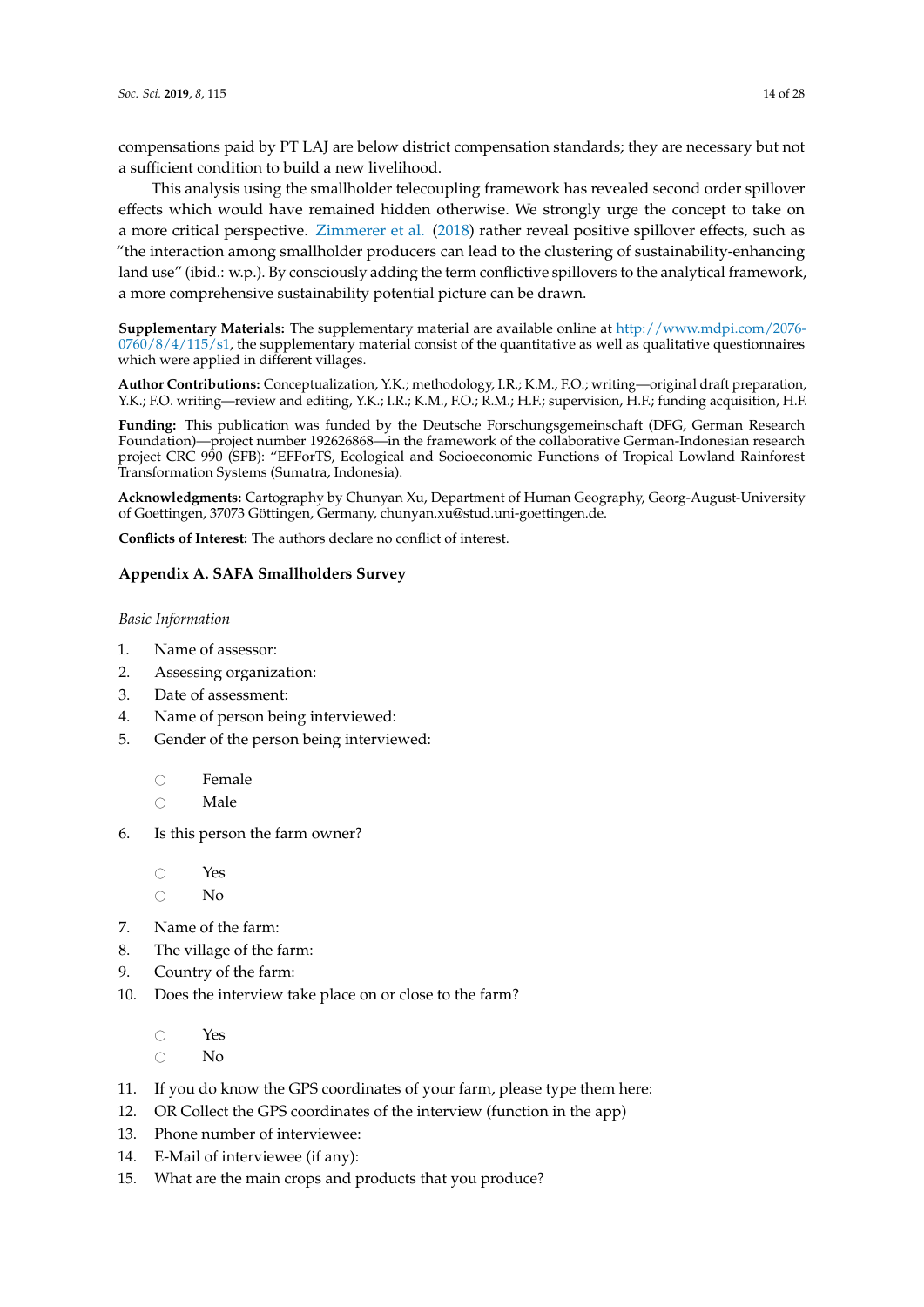| Main product 1: Main product 6: |                                  |
|---------------------------------|----------------------------------|
| Main product 2: Main product 7: |                                  |
| Main product 3: Main product 8: |                                  |
| Main product 4: Main product 9: |                                  |
|                                 | Main product 5: Main product 10: |

- 16. Which best describes your level of commercialization? (check all that apply)
	- $\circ$  I am a subsistence farmer<br> $\circ$  I sell mostly to local mark
	- $\circ$  I sell mostly to local markets/customers<br> $\circ$  I am a fully commercialized farmer (sell
	- $\circ$  I am a fully commercialized farmer (sell goods mostly for export)<br> $\circ$  I am a contract farmer (with a company or a public-private partne
	- I am a contract farmer (with a company or a public-private partnership)
- 17. Do you produce any livestock on your farm?
	- $\circ$  Yes
	- $\overline{N}$
- 18. What is the size of the farm (local units and preferably, in hectares)?

#### *Mission Explicitness*

- 1. Do you have a statement about the farm's goals and values that you follow and that everyone on your farm understands? [weight: 1]
	- $\circ$  Yes (green)<br> $\circ$  Partially (y
	- $\circ$  Partially (yellow)<br> $\circ$  No (red)
	- No (red)

### *Accountability*

- 2. Do you keep accurate records of your production processes (e.g., planting and harvesting information, input use) so they can be made available to producer organizations, customers or suppliers when required? [weight: 1]
	- $\circ$  Always or often (green)<br> $\circ$  Sometimes (yellow)
	- $\circ$  Sometimes (yellow)<br> $\circ$  Never or rarely (red
	- Never or rarely (red)

#### *Participation*

- 3. Do you belong to a producer organization (or another agriculturally focused organization)? [weight: 1]
	- a. Yes (green)
	- b. No (red)
- 4. How much value do you feel the farm receives from being a part of the organization? [weight: 1]
	- a. Significant value (green)
	- b. Some value (yellow)
	- c. Little or no value (red)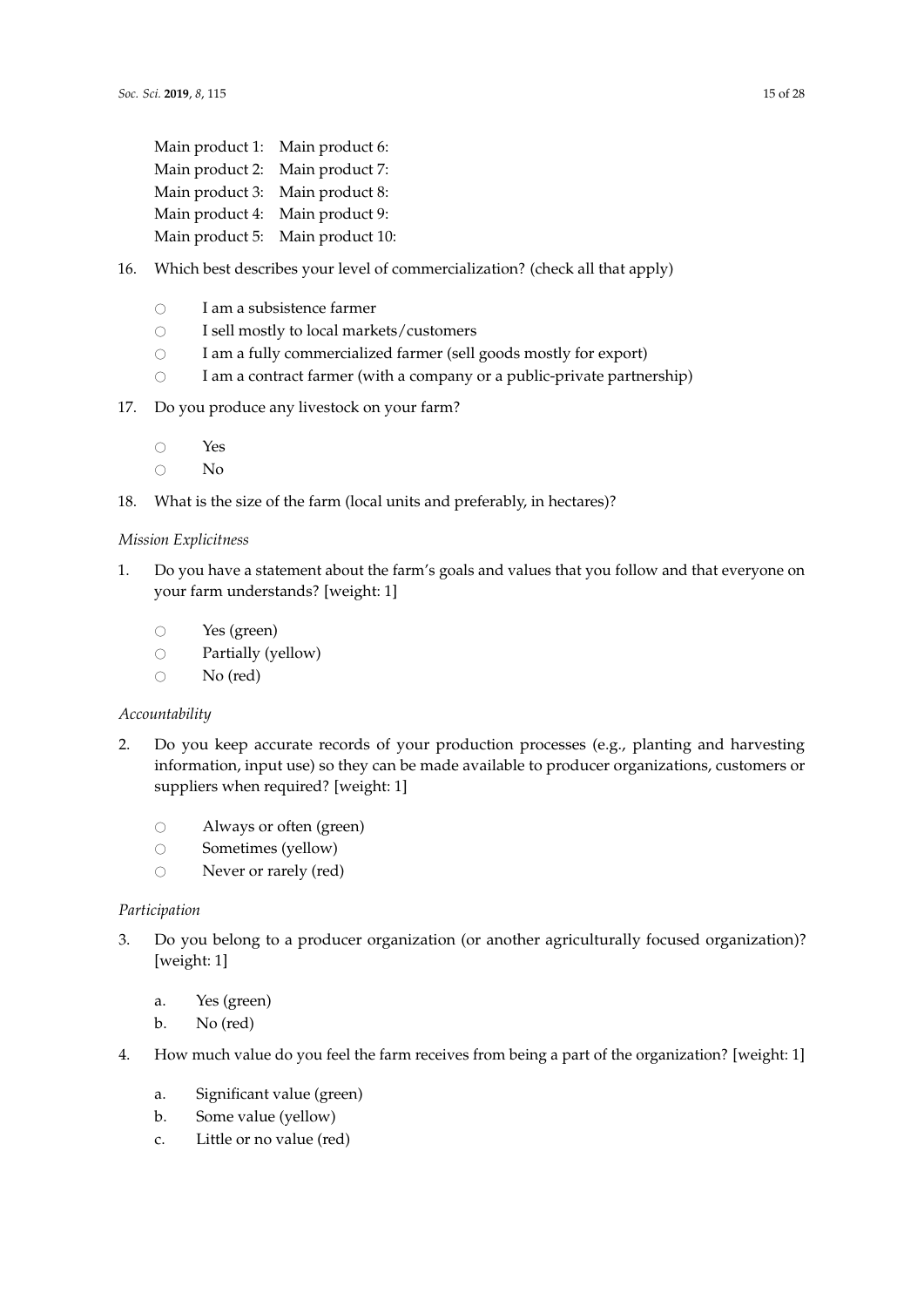### *Conflict Resolution*

- 5. How often have you been able to peacefully and successfully resolve any problems or conflicts that you have experienced with your suppliers, workers, producer organization or buyers? [weight: 1]
	- $\circ$  Always or often (green)<br> $\circ$  Sometimes (yellow)
	- $\circ$  Sometimes (yellow)<br> $\circ$  Never or rarely (red
	- Never or rarely (red)
	- $\circ$  There have not been any problems or conflicts with other stakeholders (neutral)

# *Sustainability Management Plan*

- 6. Do you have a farm management plan that provides for the success of your production in the long run? [weight: 1]
	- $\circ$  Yes (green)<br> $\circ$  No (red)
	- No (red)
- 7. How successful has this plan been? [weight: 1]
	-
	- $\circ$  Very successful (green)<br> $\circ$  Somewhat successful (v
	- $\circ$  Somewhat successful (yellow)<br> $\circ$  Not at all or limited success (re Not at all or limited success (red)
- 8. Which elements are part of your plan? [weight: 1] (green for 3 choices or more, yellow for 2 choices, red for 1 choice or less)

 $\Box$  Health and Safety

- Finances □ Expansion/Staff Quality
	- -
		- □ Processing or adding value □ Other
- Environmental management Marketing

 $\Box$  Soil fertility management

# *Profitability*

- 9. Do you produce crops, animals, or agricultural products for sale or trade? [weight: 2]
	- $\circ$  Yes (green)<br> $\circ$  No (red)—
	- No (red)—no go
- 10. Do you know your farm revenue for the last production year? [weight: 2]
	- $\circ$  Yes (green)<br> $\circ$  No (red)

No (red)

- 11. Do you know your paid labor costs for the last production year? [weight: 1]
	- $\circ$  Yes (green)<br> $\circ$  No (red)
	- $\circ$  No (red)<br> $\circ$  Not appl
	- Not applicable (neutral)
- 12. Do you know your fertilizer, pesticide, and seeds/plant material costs for the last production year? [weight: 1]
	- $\circ$  Yes (green)
	- $\circ$  No (red)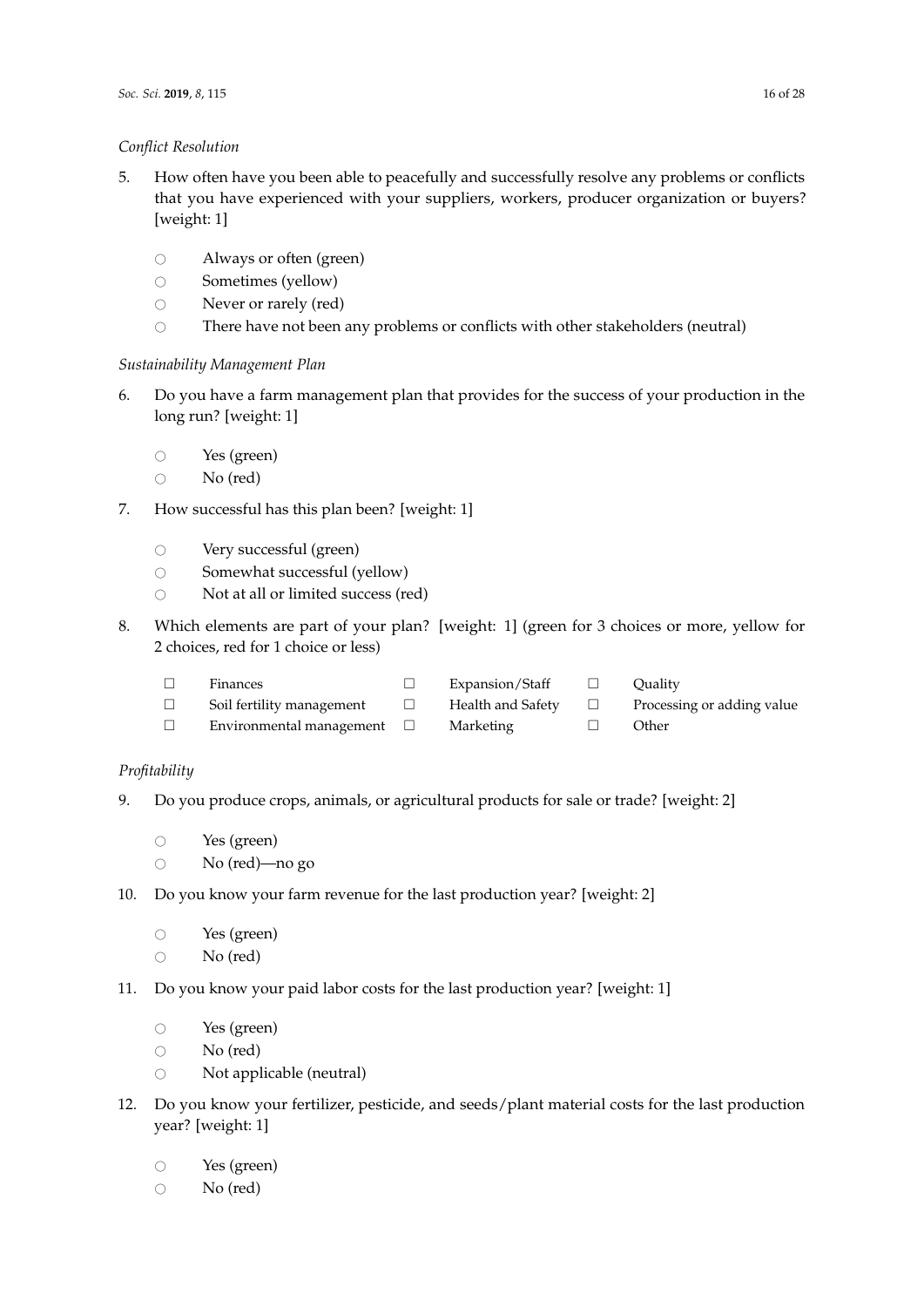- $\circ$  Not applicable (neutral)
- 13. Do you know your animal feed, veterinary care, and juvenile stock costs for the last production year? [weight: 1]
	- $\circ$  Yes (green)<br> $\circ$  No (red)
	- $\circ$  No (red)<br> $\circ$  Not appl
	- Not applicable (neutral)
- 14. During the last five years, how often were farm revenues greater than costs? [weight: 1]
	- $\circ$  All or most of the time (green)<br> $\circ$  Some of the time (vellow)
	- $\circ$  Some of the time (yellow)<br> $\circ$  Rarely/Never (red)—no g
	- $\circ$  Rarely/Never (red)—no go  $\circ$  I don't know (vellow)
	- I don't know (yellow)

# *Product Diversification*

- 15. How many significant crops, products, or services are offered for sale? [weight: 1]
	- $\circ$  Three or more significant crops, products, or services (green)<br> $\circ$  Two significant crops, products, or services (vellow)
	- Two significant crops, products, or services (yellow)
	- $\circ$  One significant crop or product (red)
- 16. Do you do any processing or value adding in order to increase revenue from services or the sale price of your crops or agricultural products (e.g., tourism, butchered meat, drying coffee or fruit, processing jam)? [weight: 1]
	- $\circ$  Yes (green)<br> $\circ$  No (vellow
	- No (yellow)

# *Stability of Market*

- 17. How many buyers do you have for your significant crops or products? [weight: 1]
	- $\circ$  I usually have multiple people or places to sell my product(s) to (green)<br> $\circ$  I usually have one or two people or places to sell my product(s) to (yello
	- $\circ$  I usually have one or two people or places to sell my product(s) to (yellow)<br> $\circ$  I do not have a regular person or place to sell to (red)
	- I do not have a regular person or place to sell to (red)
- 18. How is your relationship with your most important buyer? [weight: 1]
	- $\circ$  Very reliable and consistent (green)<br> $\circ$  Somewhat reliable and consistent (v
	- $\circ$  Somewhat reliable and consistent (yellow)<br> $\circ$  Unreliable (red)—no go
	- Unreliable (red)—no go
- 19. Do you feel that you have a choice in where to sell your products? [weight: 1]
	- $\circ$  Yes (green)<br> $\circ$  No (red)
	- No (red)

### *Fair pricing and transparent contracts*

- 20. Do you understand how buyer(s) calculate or establish prices paid? [weight: 1]
	- $\circ$  Always or often (green)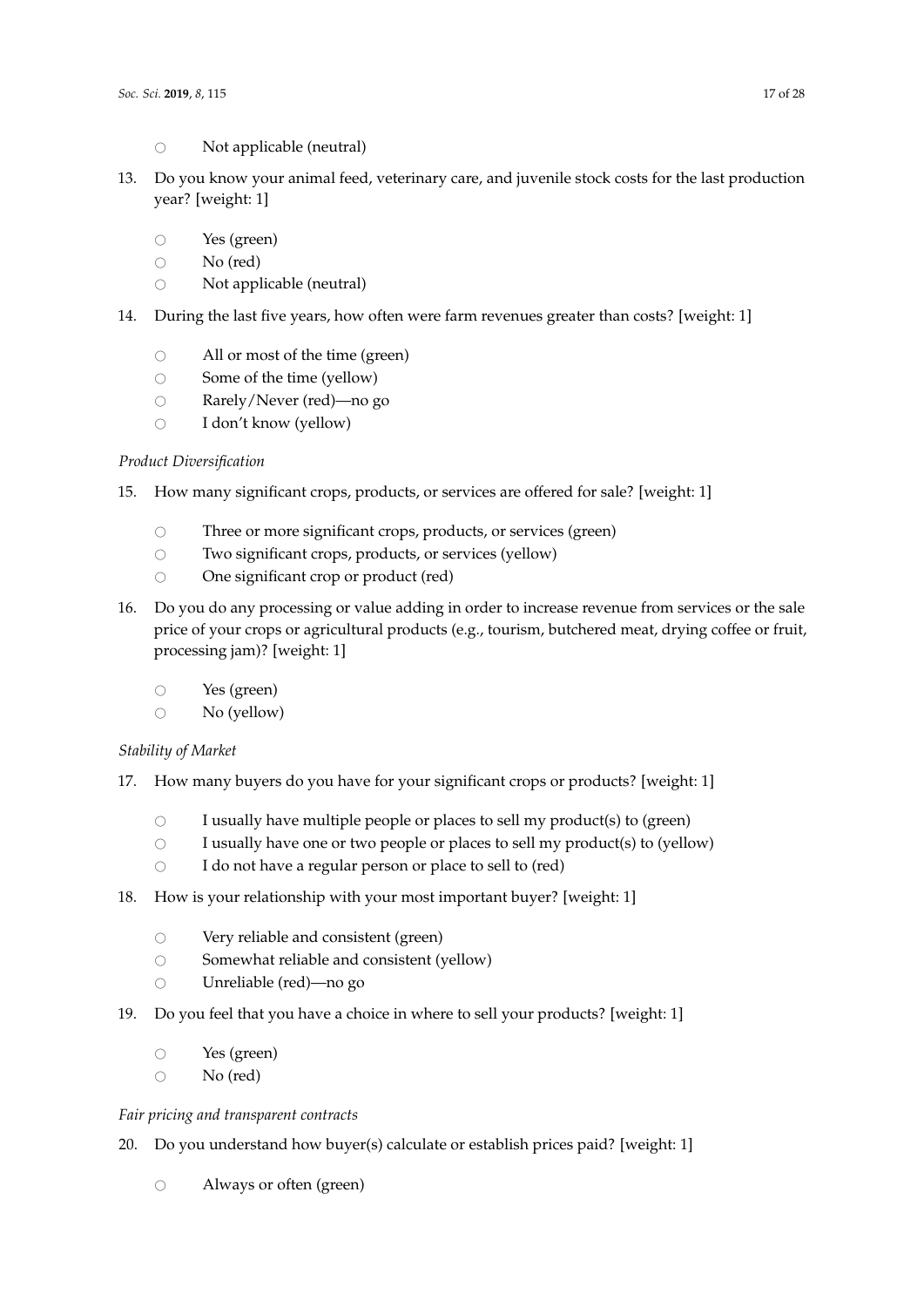- $\circ$  Sometimes (yellow)<br> $\circ$  Never or rarely (red
- Never or rarely (red)
- 21. What type of market information did you know during the last production year? [weight: 1] Check all that apply (any of the first three answers gets a green score for the question):
	- $\square$  Prices paid by different buyers throughout the region for the same product
	- $\Box$  Price my buyer received for the product
	- □ Retail price of the product
	- □ None (red)

# *Liquidity*

- 22. Check the sources from which you could realistically get a loan if you needed one: [weight: 1] (two or more of the first four answers is green, one is red)
	- $\Box$  Informal sources, such as friends, relatives, or religious groups
	- □ Banks, government lending institutions
	- Directly from buyers (exporter, importer, roaster, trader)
	- $\square$  NGOs, cooperatives, farmer associations, or microfinance group
	- $\Box$  My only option would be to ask a loan shark (red)—no go
- 23. If you requested a loan during the last year, how much did you receive compared to the amount that you requested? [weight: 1]
	- $\circ$  All or most (green)<br> $\circ$  Some (yellow)
	- Some (yellow)
	- $\circ$  None (red)—no go<br> $\circ$  I did not request a
	- I did not request a loan during the last year (neutral)
- 24. Have you set aside savings? [weight: 1]
	- $\circ$  Yes (green)<br> $\circ$  No (red)
	- No (red)

# *Safety Nets*

- 25. Do you have crop-related insurance? [weight: 1]
	- $\circ$  Yes (green)<br> $\circ$  No (red)
	-
	- $\circ$  No (red)<br> $\circ$  It is not a It is not available (yellow)
- 26. Do you have a risk management plan that accounts for minimum costs or support in case of harvest loss (e.g., community supported schemes, agreements with cooperatives)? [weight: 1]
	- $\circ$  Yes (green)
	- $\circ$  No (red)
- 27. Have you implemented on-farm measures to reduce risk from variability in natural conditions and inputs (e.g., building a water tank)? [weight: 1]
	- $\circ$  Yes (green)
	- $\circ$  Some (yellow)<br> $\circ$  No (red)
	- No (red)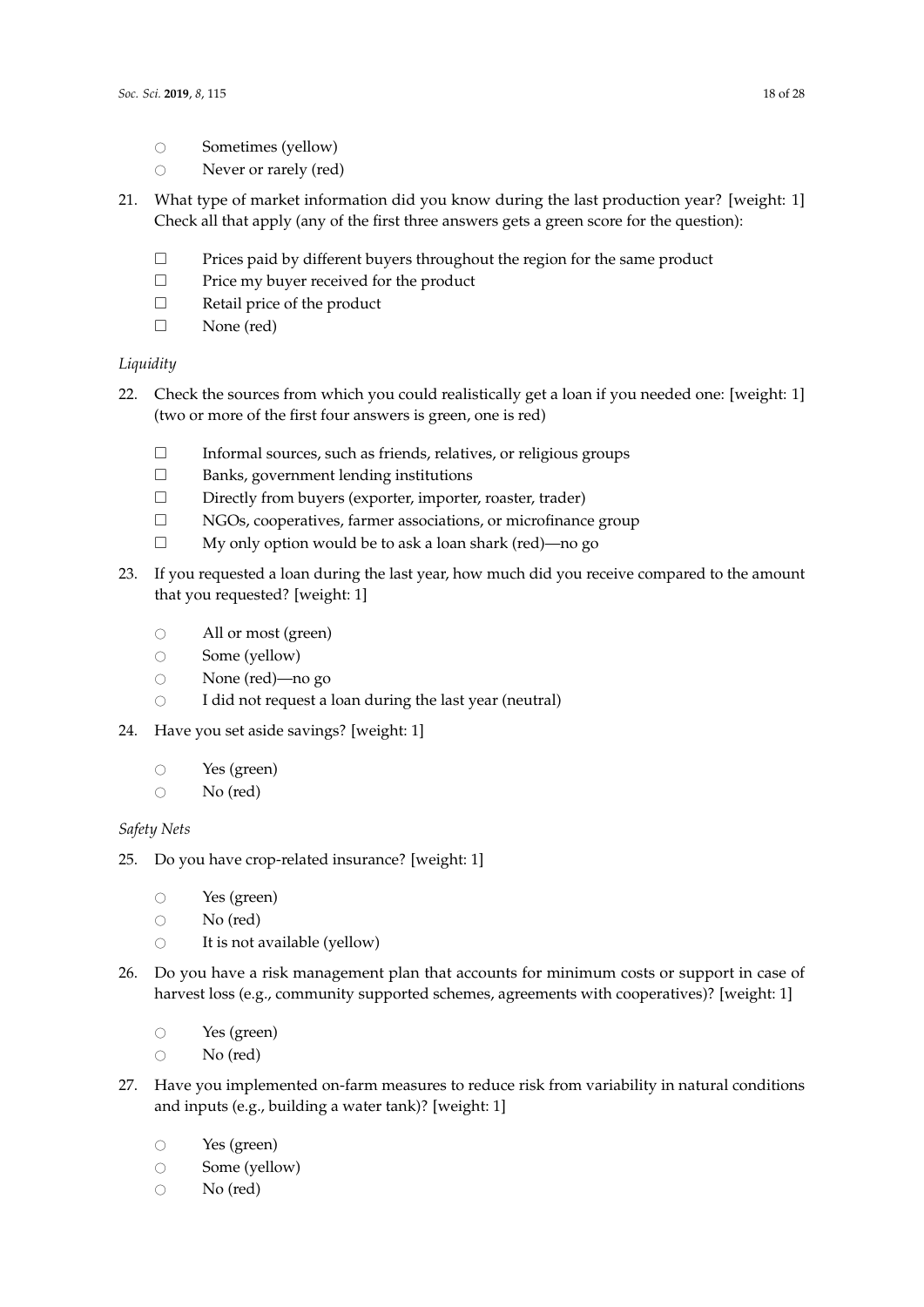# *Food Quality*

- 28. Do you take actions to maintain high-quality in your crops and products (e.g., hygienic processing, proper storing and packaging, grading)? [weight: 1]
	- $\circ$  Yes (green)<br> $\circ$  No (red)
	- No (red)
- 29. During the last two years, have you had a technical quality assessment of any of your main crops or products? [weight: 1]
	- $\circ$  Yes (green)<br> $\circ$  No (red)
	- No (red)

# *Certified Products*

- 30. Do you produce any crops, animals, or products that meet, or are certified, to a standard? [weight: 1]
	-
	- $\circ$  Yes (green)<br> $\circ$  No (vellow  $\circ$  No (yellow)<br> $\circ$  I had a certiing
	- I had a certification, but it was rescinded/taken away (red)—no go
- 31. How much of your main products or crops are sold as certified? [weight: 1]
	- $\circ$  All or most (more than 80%) (green)<br> $\circ$  Some (40–80%) (yellow)
	-
	- $\circ$  Some (40–80%) (yellow)<br> $\circ$  Not much or none (less Not much or none (less than 40%) (red)

# *Legitimacy*

- 32. How do you ensure legal and regulatory compliance in general, including any standard, voluntarily entered into? [weight: 1]
	- $\Box$  (green for 2 choices, yellow for 1 choice, red no choice)
	- $\Box$  I use board agendas, other official records or notes of rights and compliances
	- $\Box$  I keep licenses and permits, if required by law
	- $\Box$  I regularly report on compliance to auditors

# *GHG Mitigation Practices*

- 33. Which statement best describes the current area covered by trees on your farm? [weight: 1]
	- $\circ$  About half or more of my farm is covered by trees (green)<br> $\circ$  Less than half of my farm is covered by trees (yellow)
	- $\circ$  Less than half of my farm is covered by trees (yellow)<br> $\circ$  I do not have any trees on my farm (red)
	- I do not have any trees on my farm (red)
- 34./35. During the last production year, was there any change to the number of trees on your farm? [weight: 1]
	- $\circ$  Increase (include planting new trees from cuttings or from seed) (green)
	- $\circ$  Decrease (removing focus crop trees, shade trees, natural forest trees, or other crop trees) (yellow)
	- $\circ$  No change (green)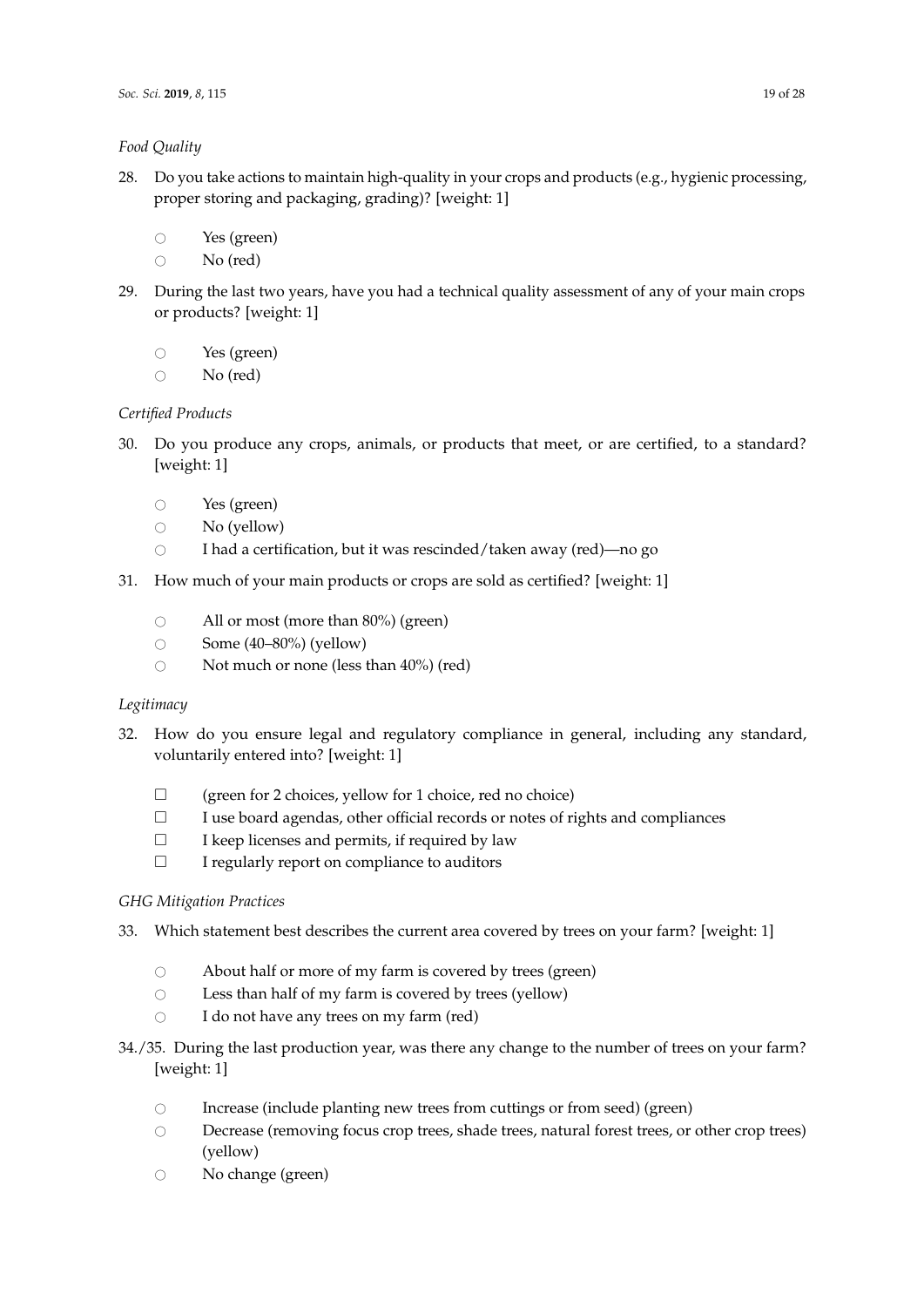- 36. What is your main tillage method? [weight: 1 for both GHG and Land]
	- $\bigcirc$  Conventional (red)
	- $\circ$  Reduced (yellow)<br> $\circ$  No-till (green)
	- No-till (green)
- 37. Does your farm consist mostly of ruminant production (e.g., cattle, goats, sheep)? [weight: 1]
	- $\bigcirc$  Yes (red)
	- $\circ$  No (green)
- 38. What is the main type of manure management system used on the farm? [weight: 1]
	- $\circ$  Open-air lagoon or discharged into water bodies (red)<br> $\circ$  Compost or biodigestion (green)
	- $\circ$  Compost or biodigestion (green)<br> $\circ$  Direct use (collected and spread
	- Direct use (collected and spread on cropping area, left on pasture) (yellow)

### *Air Pollution Prevention Practices*

- 39. Do you use a smokeless fuel or chimney to vent smoke when cooking? [weight: 1]
	- $\circ$  Yes (green)<br> $\circ$  No (red)
	- No (red)
- 40. Do you ever burn your fields? [weight: 1 for both Air pollution and Species conservation]
	- $\circ$  Yes (red)
	- $\circ$  No (green)

### *Soil Improvement Practices*

- 41. What is the main type of fertilizer used on the farm? [weight: 1 for GHG and Soil]
	- $\circ$  Natural fertilizers applied according to crop and soil needs (green for GHG and Soil)<br>
	Natural fertilizers applied without knowledge of crop or soil needs (vellow for GHG and
	- Natural fertilizers applied without knowledge of crop or soil needs (yellow for GHG and green for Soil)
	- $\circ$  A combination of natural and synthetic fertilizers (yellow for GHG and Soil)<br> $\circ$  Synthetic fertilizers applied according to crop and soil needs (yellow for GH
	- Synthetic fertilizers applied according to crop and soil needs (yellow for GHG and Soil)
	- O Synthetic fertilizers applied without knowledge of crop or soil needs (red for GHG and yellow for Soil)
	- $\circ$  None (green for GHG and red for Soil)
- 42. Which of the following are used to improve soil fertility on the farm? [weight: 1] two or more of the first four answers is green, one is yellow
	- □ Cover crops
	- $\square$  Nitrogen fixing annual or perennial plants
	- $\Box$  Intercropping
	- $\Box$  Crop rotation for maintaining soil health
	- □ None (red)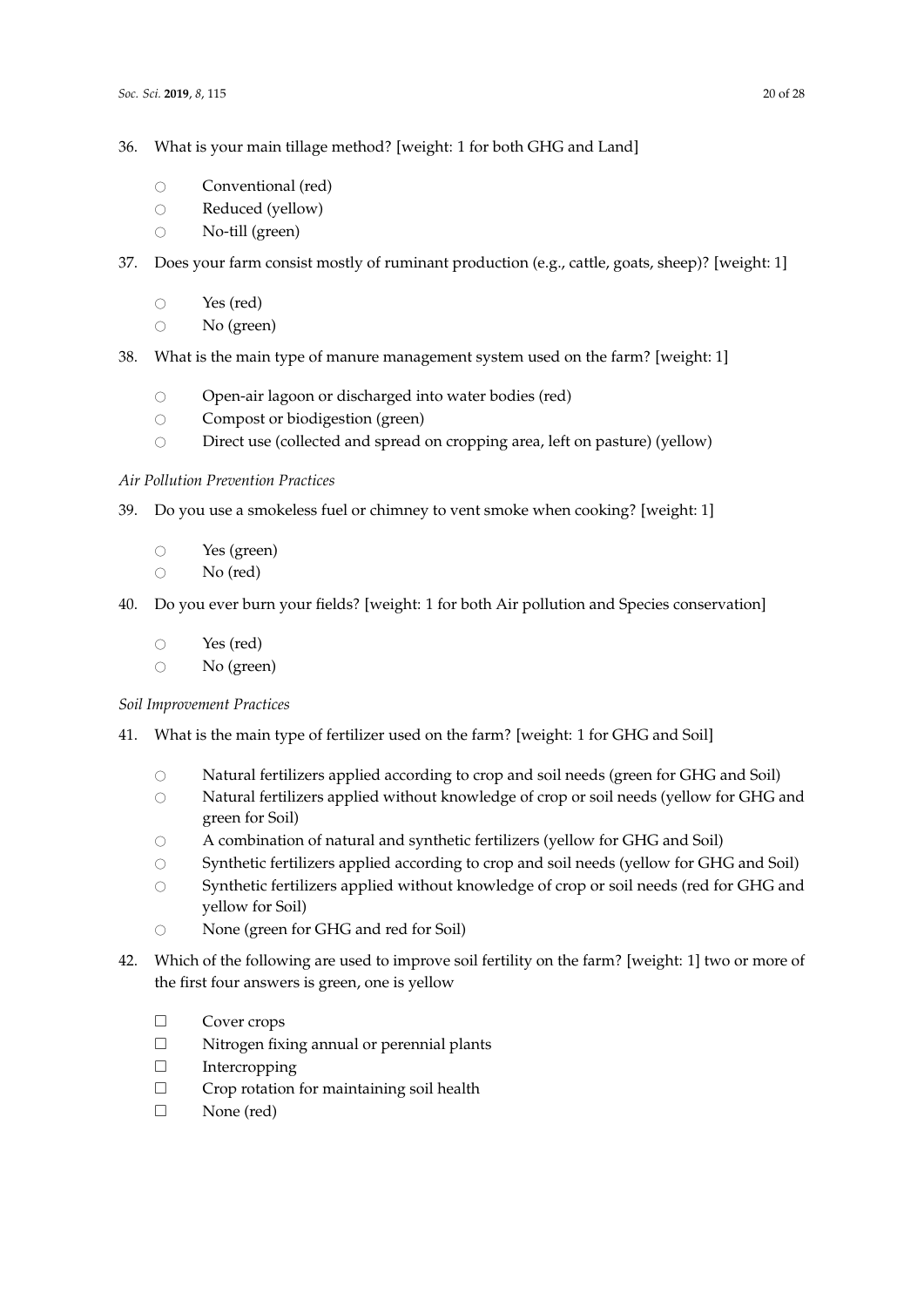### *Nutrient Balance*

- 43. How do you determine how much fertilizer (synthetic or natural) to apply to your crop(s)? [weight: 1]
	- $\circ$  We apply fertilizer based on a careful assessment of our soil and crops (including farmer observation, professional tests, or analyses) (green)
	- $\circ$  We apply fertilizer based on general advice for the region or for our crop(s) (yellow)<br> $\circ$  We are not able to fertilize (red)
	- We are not able to fertilize (red)
	- $\circ$  We do not use enough fertilizer, but we apply as much as we can afford (yellow)

# *Land Conservation and Rehabilitation Practices*

- 44. Which of the following are ways that you manage your soil? [weight: 1] (two or more of the first three answers are green, one is yellow)
	- $\Box$  Maintain a permanent soil cover through the mulch, planted soil cover, etc.
	- $\Box$  Terracing or contour planting on areas of significant slope
	- □ Hedgerows (e.g., trees and shrubs)
	- $\Box$  Soils are often bare between cropping cycles (red)

# *Hazardous Pesticides*

- 45. Do you use any synthetic (chemical) pesticides on your farm? [weight: 1 for Pesticides and Water pollution]
	- $\circ$  Yes (red)
	- Only occasionally (yellow)
	- $\circ$  No (green)
- 46. Do any of the synthetic pesticides used on your farm have a red band around the container or on the label? [weight: 1]
	- $\circ$  Yes (red)—no go<br> $\circ$  No (neutral)
	- No (neutral)
- 47. Do the pesticides used on your farm have labels that you understand? [weight: 1]
	- $\circ$  Yes, they all have labels with instructions on dosage, safety, etc., that I understand (green)<br> $\circ$  Some do not have readable labels (or are unlabeled) (red)—no go
	- Some do not have readable labels (or are unlabeled) (red)—no go
- 48. Do you ever mix pesticides? [weight: 1]
	- $\circ$  Yes (red)—no go
	- $\circ$  No (green)

# *Ecosystem Diversity*

- 49. Did you convert any natural land (prairie, forest, or savannah) to production land during the last five years? [weight: 2 for Ecosystem diversity and weight: 1 for Land]
	- $\circ$  Yes (red)
	- $\circ$  No, there is no natural land on the farm (neutral)<br> $\circ$  No natural land on the farm was left as it is (green
	- No, natural land on the farm was left as it is (green)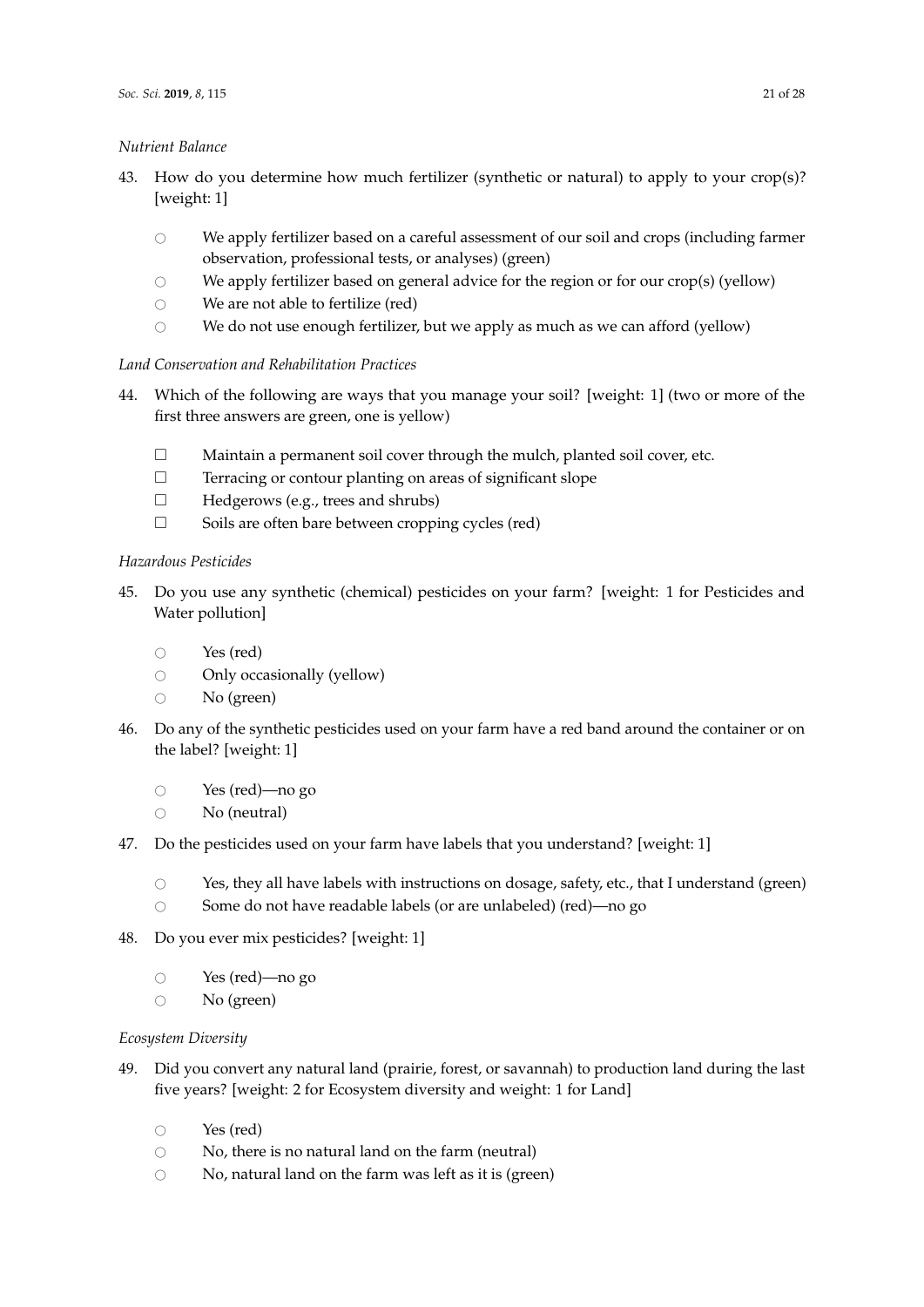### *Species Conservation Practices*

- 50. Do you have any of the following on your farm to preserve or restore natural species? [weight: 1] (two or more of the first three answers are green, one is yellow)
	- $\Box$  Permanent set-aside (land taken out of production to create a habitat for biodiversity)
	- □ Rehabilitated or restored natural areas
	- Hedgerows or buffer zones
	- □ None (red)
- 51. Check all of the pest and disease management practices used for the main crop(s) during the last production year: [weight: 1 for both Species conservation and Hazardous pesticides] (All four first choices should be marked for green, yellow if only some are marked)
	- Conduct regular visual examinations of plants to detect pests or disease
	- $\square$  Use traps, repellents (including repellent species), and natural pesticides
	- $\Box$  Create or preserve places (including plant species) for beneficial predators of pests to live
	- Maintain written record of pest infestation, treatments, and results
	- $\Box$  I use synthetic pesticides specific to the crop and/or pest at the proper dosage and timing (yellow)
	- $\Box$  I apply synthetic pesticides preventatively (e.g., on a regular schedule regardless of whether a pest or disease threat currently exists) (red)
- 52. Which statement best describes the diversity of your farming system? [weight: 1]
	- $\circ$  I produce multiple (4+) types of crops and/or livestock in the same area (green)
	- $\circ$  I produce 2–3 types of crops and/or livestock in the same area (yellow)
	- $\circ$  The majority of my farm is used to produce a single crop or one type of livestock (red)

# *Saving Seeds and Breeds*

- 53. For the main crops and livestock produced on the farm, do you use any locally adapted varieties of seeds or breeds? [weight: 2]
	- $\circ$  Yes (green)
	- $\circ$  No (red)
- 54. What is the main source of your seeds or breeds? [weight: 1]
	- $\circ$  Saved by the farmer, obtained from neighbors, or from a local seed bank (or breeding program for livestock) (green)
	- $\circ$  A combination of local and non-local sources (yellow)
	- $\circ$  Completely reliant on external non-local sources (red)

# *Water Conservation Practices*

- 55. Do you use water conservation practices on the farm? [weight: 1]
	- $\circ$  Yes (green)<br> $\circ$  No (red)
	- $\circ$  No (red)<br> $\circ$  Sometim
	- Sometimes (yellow)
- 56. Do you irrigate your crops? [weight: 1]
	- $\bigcirc$  Yes (neutral)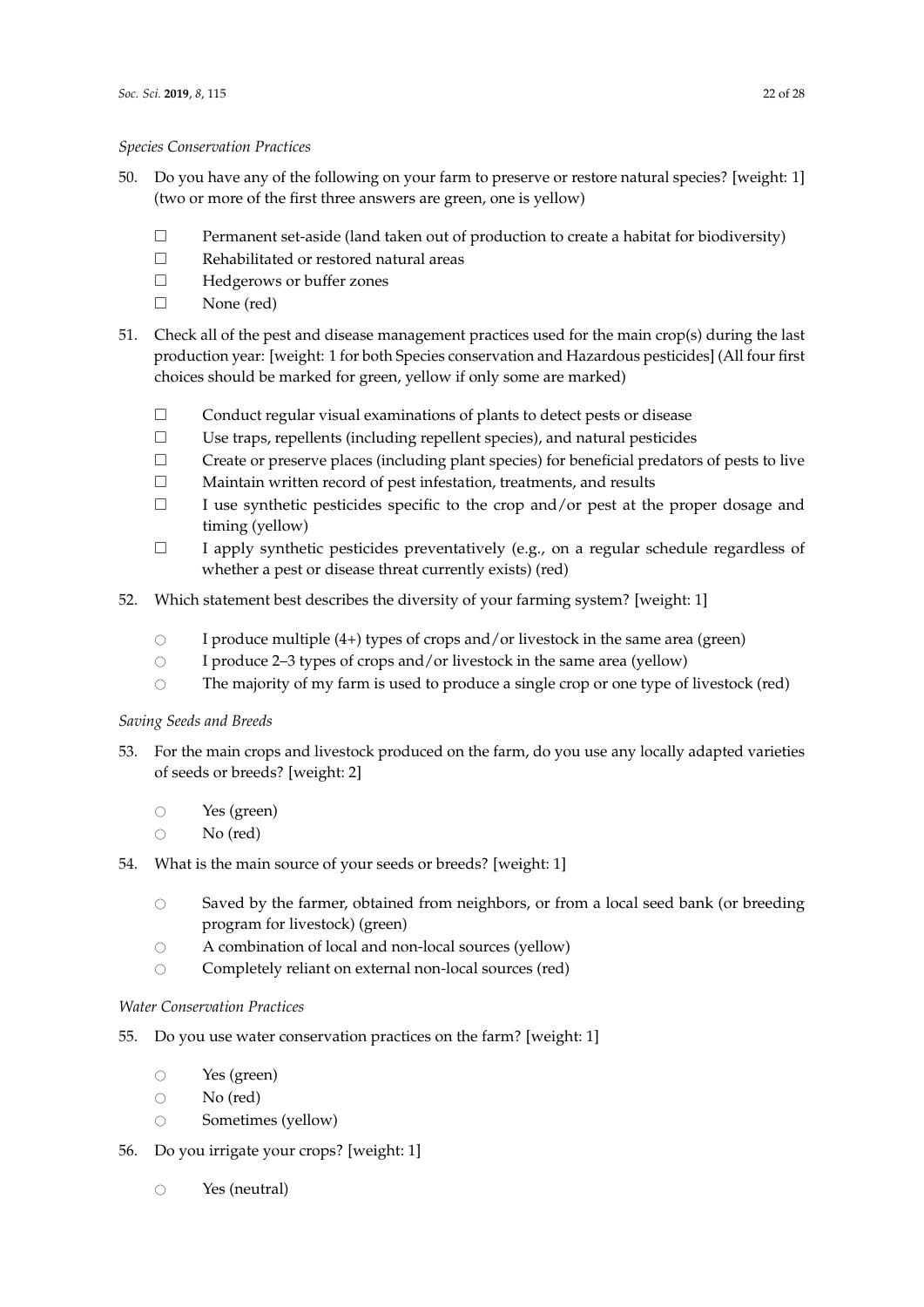- $\circ$  No (green)
- 57. What form of irrigation do you use? [weight: 1]
	- $\circ$  Manual irrigation (hand watering) (yellow)<br> $\circ$  Surface irrigation (red)
	- $\circ$  Surface irrigation (red)<br> $\circ$  Drip irrigation (green)
	- Drip irrigation (green)

### *Water Pollution Prevention Practices*

58. Which of the following statements apply to your farm? [weight: 1]

- $\circ$  The land I use for cultivating crops and/or for pasturing animals is directly next to natural waterways (red)
- $\circ$  Pesticide application equipment is cleaned in natural water bodies (red)<br> $\circ$  Untreated domestic or processing water is discharged into natural water
- Untreated domestic or processing water is discharged into natural water bodies (red)
- $\circ$  None (green)

### *Renewable and Recycled Materials*

- 59. How do you manage crop residues, processing residues, and organic matter? [weight: 2]
	- Reused (e.g., through compost, as a soil cover, animal feed, biofuel, or other uses) (green)<br>  $\bigcirc$  Burned or discharged into waterways (red)
	- Burned or discharged into waterways (red)
	- $\circ$  Left in piles or taken off farm (yellow)
- 60. Do you recycle or reuse metal, plastic containers or bags (with the exception of agrochemical containers), paper or cardboard? [weight: 1]
	- $\circ$  Yes (green)<br> $\circ$  No (red)
	- No (red)
	- $\circ$  Not applicable (neutral)

# *Energy Use/Energy consumption/Renewable energy*

- 61. If you use electricity, charcoal, wood, or fuel sources of energy, are you improving your efficiency? [weight: 1]
	- O I can demonstrate that I reduce energy use (e.g., through fuel-efficient stoves, solar drying, well-maintained machinery, switching from wood to gas) (green)
	- O I have made some efforts to reduce energy, but I have not applied them to most of my farm (yellow)
	- $\bigcirc$  I do not make any attempts to reduce energy (red)
- 62. If you used wood or charcoal for energy during the last production year, what was the main source? [weight: 1]
	- $\circ$  Purchased, I don't know (yellow)<br>  $\circ$  Managed natural forest with limit
	- Managed natural forest with limited extraction (green)
	-
	- $\circ$  Unlimited forest use (red)<br> $\circ$  Managed plantations or p  $\circ$  Managed plantations or planted woodlots (green)<br> $\circ$  Tree pruning (green)
	- $\circ$  Tree pruning (green)<br> $\circ$  Not applicable. I do r
	- Not applicable, I do not use wood or charcoal energy (neutral)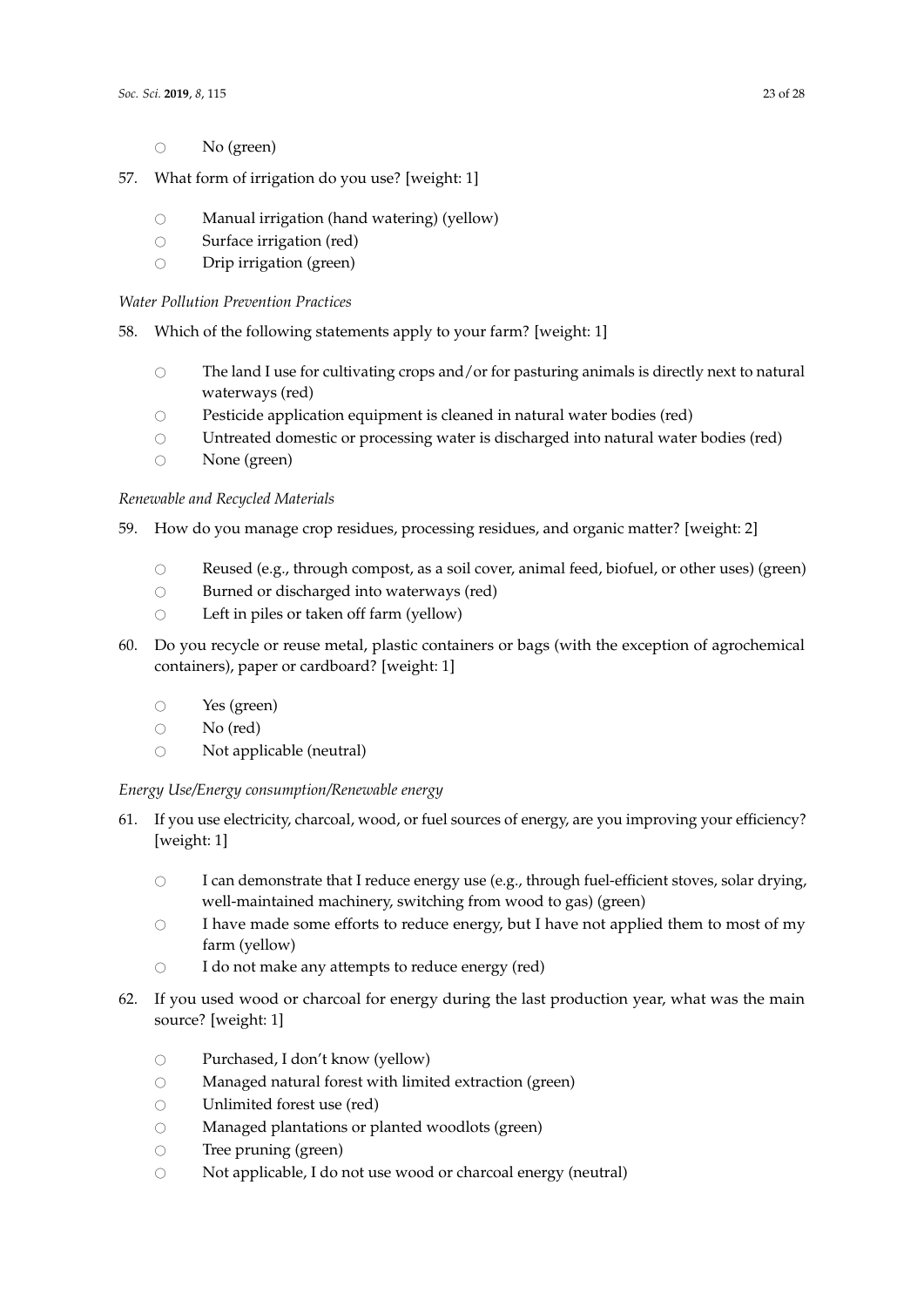- 63. Do you use any of the following renewable energy sources for a significant portion of your energy needs? [weight: 1] (any green answer gets green for the indicator)
	- $\Box$  Solar (green)
	- $\Box$  Hydropower or geothermal (green)
	- $\Box$  Wind (green)
	- $\Box$  Biofuel from the farm or household waste (green)
	- $\square$  None of the above (yellow)

### *Food Loss and Waste Reduction*

- 64. Which of the following best describes your pre- and post-harvest losses (i.e., the amount of crop lost during production, storage, and transport) during the last production year? [weight: 1]
	- $\circ$  Minimal (less than 10%) (green)<br> $\circ$  Some (10–30%) (vellow)
	- $\circ$  Some (10–30%) (yellow)<br> $\circ$  Substantial (more than 3
	- Substantial (more than 30%) (red)
- 65. Do you take active steps to reduce pre- and post-harvest losses on your farm (through improving storage and transport methods, pest/disease management, harvesting at the appropriate time, etc.) [weight: 1]
	- $\circ$  Yes (green)<br> $\circ$  No (red)
	- No (red)

### *Animal Health and Welfare*

- 66. Do you have access to veterinary care for the livestock on your farm? [weight: 1]
	- $\circ$  I do not have access (red)<br> $\circ$  I have access but it is pro
	- # I have access, but it is problematic (unqualified personnel, too costly, too distant, or it is inhumane) (yellow)
	- $\circ$  I have access to veterinary services that are of good quality, affordable, and nearby (green)
- 67. Which statement best describes the way livestock diseases are managed on the farm? [weight: 1]
	-
	- $\circ$  I give animals medication routinely to prevent them from becoming sick (red)<br> $\circ$  I follow my veterinarian or a local expert's recommendation for the treatment of I follow my veterinarian or a local expert's recommendation for the treatment of diagnosed diseases (green)
	- $\circ$  I do not consult professionals or experts about animal diseases (yellow)<br> $\circ$  I do not provide my livestock with any veterinary care (red)
	- I do not provide my livestock with any veterinary care (red)

### *Legend*

- $\circ$  Single choice
	- $\Box$  Multiple choice

### **References**

<span id="page-23-0"></span>Ahrends, Antje, Peter M. Hollingsworth, Alan D. Ziegler, Jefferson M. Fox, Huafang Chen, Yufang Su, and Jianchu Xu. 2015. Current trends of rubber plantation expansion may threaten biodiversity and livelihoods. *Global Environmental Change* 34: 48–58. [\[CrossRef\]](http://dx.doi.org/10.1016/j.gloenvcha.2015.06.002)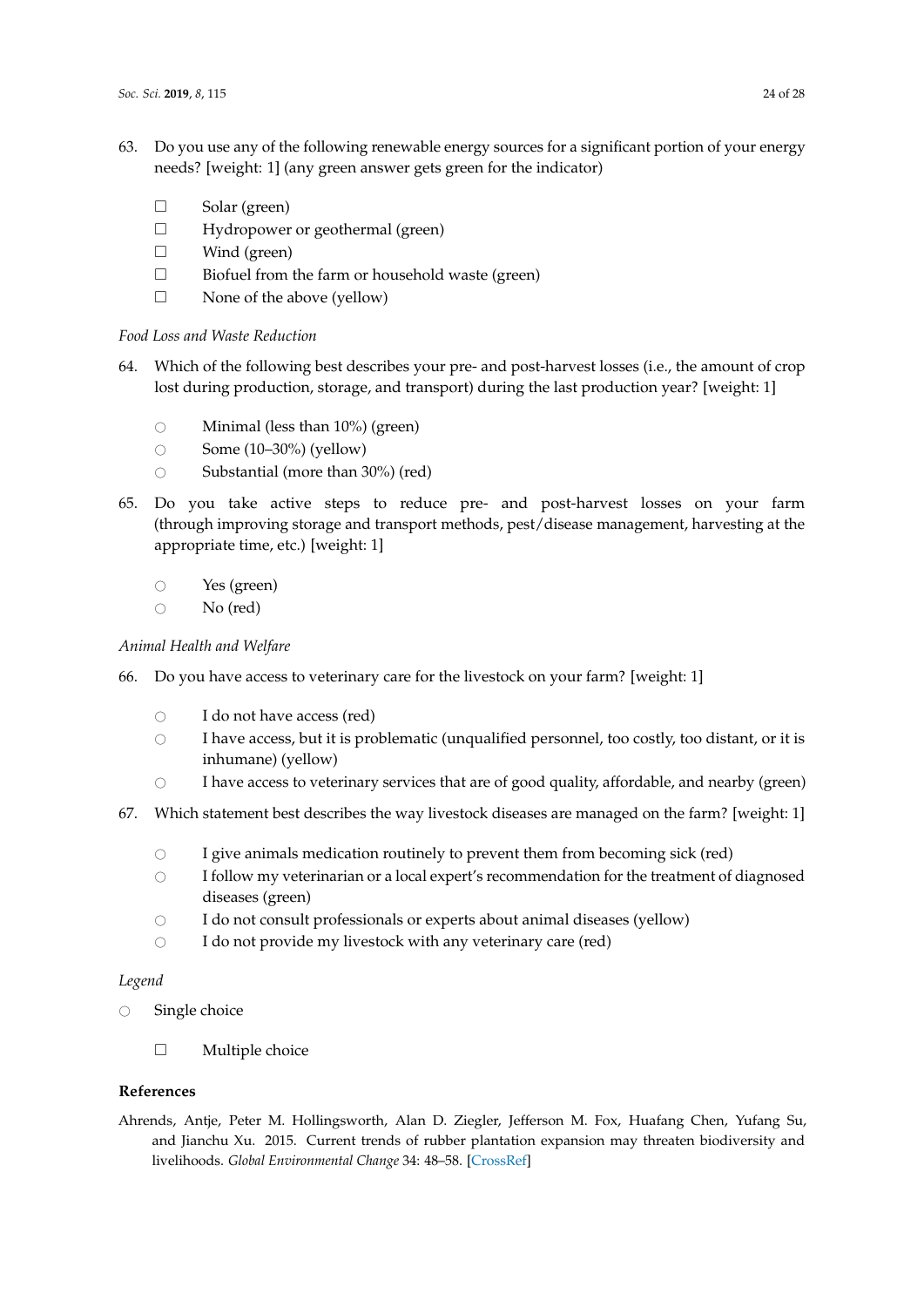<span id="page-24-3"></span>Azhar, Badrul, Norzanalia Saadun, Chong L. Puan, Norizah Kamarudin, Najjib Aziz, Siti Nurhidayu, and Joern Fischer. 2015. Promoting landscape heterogeneity to improve the biodiversity benefits of certified palm oil production: Evidence from Peninsular Malaysia. *Global Ecology and Conservation* 3: 553–61. [\[CrossRef\]](http://dx.doi.org/10.1016/j.gecco.2015.02.009)

<span id="page-24-13"></span>Badan Pusat Statistik Jambi. 2015. *Jambi Dalam Angka 2015*; Jambi: Badan Pusat Statistik Jambi.

- <span id="page-24-12"></span>Badan Pusat Statistik Jambi. 2019. Luas, Penduduk, Tingkat Kepadatan, Rumah Tangga, Rata-rata Rumah Tangga, Kabupaten/Kota. 2000–2017. Available online: [https://jambi.bps.go.id/dynamictable/2018/07/13/653/](https://jambi.bps.go.id/dynamictable/2018/07/13/653/luas-penduduk-tingkat-kepadatan-rumah-tangga-rata-rata-rumah-tangga-kabupaten-kota-2000-2017.html) [luas-penduduk-tingkat-kepadatan-rumah-tangga-rata-rata-rumah-tangga-kabupaten-kota-2000-2017.](https://jambi.bps.go.id/dynamictable/2018/07/13/653/luas-penduduk-tingkat-kepadatan-rumah-tangga-rata-rata-rumah-tangga-kabupaten-kota-2000-2017.html) [html](https://jambi.bps.go.id/dynamictable/2018/07/13/653/luas-penduduk-tingkat-kepadatan-rumah-tangga-rata-rata-rumah-tangga-kabupaten-kota-2000-2017.html) (accessed on 29 January 2019).
- <span id="page-24-10"></span>Barber, A. J., ed. 2005. *Sumatra: Geology, Resources and Tectonic Evolution*. Geological Society Memoirs 31. London: The Geological Society.
- <span id="page-24-7"></span>Beckert, Barbara. 2016. A Post-Frontier in Transformation: Land Relations between Access, Exclusion and Resistance in Jambi Province, Indonesia. Ph.D. thesis, University of Göttingen, Göttingen, Germany.
- <span id="page-24-15"></span>Brandi, Clara A. 2017. Sustainability Standards and Sustainable Development—Synergies and Trade-Offs of Transnational Governance. *Sustainability Development* 25: 25–34. [\[CrossRef\]](http://dx.doi.org/10.1002/sd.1639)
- <span id="page-24-2"></span>Brandi, Clara, Tobia Cabani, Christoph Hosang, Sonja Schirmbeck, Lotte Westermann, and Hannah Wiese. 2015. Sustainability Standards for Palm Oil. *The Journal of Environment & Development* 24: 292–314. [\[CrossRef\]](http://dx.doi.org/10.1177/1070496515593775)
- <span id="page-24-4"></span>Carlson, Kimberly M., Robert Heilmayr, Holly K. Gibbs, Praveen Noojipady, David N. Burns, Douglas C. Morton, Nathalie F. Walker, Gary D. Paoli, and Claire Kremen. 2018. Effect of Oil Palm Sustainability Certification on Deforestation and Fire in Indonesia. *Proceedings of the National Academy of Sciences of the United States of America* 115: 121–26. [\[CrossRef\]](http://dx.doi.org/10.1073/pnas.1704728114) [\[PubMed\]](http://www.ncbi.nlm.nih.gov/pubmed/29229857)
- <span id="page-24-1"></span>Chan, Sander, Robert Falkner, Matthew Goldberg, and Harro van Asselt. 2016. Effective and geographically balanced? An output-based assessment of non-state climate actions. *Climate Policy* 18: 24–35. [\[CrossRef\]](http://dx.doi.org/10.1080/14693062.2016.1248343)
- <span id="page-24-16"></span>Cheyns, Emmanuelle. 2011. Multi-stakeholder initiatives for sustainable agriculture: limits of the 'Inclusiveness' paradigm. In *Governing through Standards: Origins, Drivers and Limitations*. Edited by Ponte Stefano, Gibbon Peter and Vestergaard Jakob. Londres: Palgrave Macmillan, pp. 210–35.
- <span id="page-24-19"></span>Clay, Jason W. 2010. *World Agriculture and the Environment: A Commodity-by-Commodity Guide to Impacts and Practices*. Washington: Island Press.
- <span id="page-24-14"></span>Climate Initiative Platform. 2019. Search Initiatives. Available online: [http://climateinitiativesplatform.org/index.](http://climateinitiativesplatform.org/index.php/Special:RunQuery/QueryData) [php/Special:RunQuery/QueryData](http://climateinitiativesplatform.org/index.php/Special:RunQuery/QueryData) (accessed on 11 February 2019).
- <span id="page-24-8"></span>Cohn, Avery S., Peter Newton, Juliana D. B. Gil, Laura Kuhl, Leah Samberg, Vincent Ricciardi, Jessica R. Manly, and Sarah Northrop. 2017. Smallholder Agriculture and Climate Change. *Annual Review of Environment and Resources* 42: 347–75. [\[CrossRef\]](http://dx.doi.org/10.1146/annurev-environ-102016-060946)
- <span id="page-24-20"></span>Directorate General of State Crops. 2015. Tree Crop Estate Statistics of Indonesia 2015–2017 Rubber. Unpublished manuscript. Available online: [http://ditjenbun.pertanian.go.id/tinymcpuk/gambar/file/statistik/2017/](http://ditjenbun.pertanian.go.id/tinymcpuk/gambar/file/statistik/2017/Karet-2015-2017.pdf) [Karet-2015-2017.pdf](http://ditjenbun.pertanian.go.id/tinymcpuk/gambar/file/statistik/2017/Karet-2015-2017.pdf) (accessed on 6 February 2019).
- <span id="page-24-11"></span>Drescher, Jochen, Katja Rembold, Kara Allen, Philip Beckschäfer, Damayanti Buchori, Yann Clough, Heiko Faust, Anas M. Fauzi, Dodo Gunawan, Dietrich Hertel, and et al. 2016. Ecological and Socio-Economic Functions Across Tropical Land Use Systems After Rainforest Conversion. *Philosophical Transactions of the Royal Society B: Biological Sciences* 371: 20150275. [\[CrossRef\]](http://dx.doi.org/10.1098/rstb.2015.0275) [\[PubMed\]](http://www.ncbi.nlm.nih.gov/pubmed/27114577)
- <span id="page-24-0"></span>Eakin, Hallie, Ruth DeFries, Suzi Kerr, Eric F. Lambin, Jianguo Liu, Peter J. Marcotullio, Peter Messerli, Anette Reenberg, Ximena Rueda, Simon R. Swaffield, and et al. 2014. Significance of Telecoupling for Exploration of Land-Use Change. In *Rethinking Global Land Use in an Urban Era*. Strüngmann Forum Reports. Edited by Karen C. Seto and Anette Reenberg. Cambridge: The MIT Press, pp. 141–61.
- <span id="page-24-5"></span>Ekandinata, Andree, and Grègoire Vincent. 2011. Rubber Agroforests in a changing landscape: Analysis of land use/cover trajectories in Bungo district, Indonesia. *Forests, Trees and Livelihoods* 20: 3–14. [\[CrossRef\]](http://dx.doi.org/10.1080/14728028.2011.9756694)
- <span id="page-24-17"></span>European Sustainable Plam Oil. 2019. Choosing Sustainable Palm Oil: Progress Report on the Import and Use of Sustainable Palm Oil in Europe.
- <span id="page-24-9"></span>FAO. 2012. Smallholders and Family Farmers. Available online: [http://www.fao.org/fileadmin/templates/nr/](http://www.fao.org/fileadmin/templates/nr/sustainability_pathways/docs/Factsheet_SMALLHOLDERS.pdf) [sustainability\\_pathways/docs/Factsheet\\_SMALLHOLDERS.pdf](http://www.fao.org/fileadmin/templates/nr/sustainability_pathways/docs/Factsheet_SMALLHOLDERS.pdf) (accessed on 11 February 2019).

<span id="page-24-6"></span>FAOSTAT. 2019. Available online: <http://www.fao.org/faostat/en/#data/QC> (accessed on 18 February 2019).

<span id="page-24-18"></span>Feintrenie, Laurène, and Patrice Levang. 2009. Sumatra's Rubber Agroforests: Advent, Rise and Fall of a Sustainable Cropping System. *Small-Scale Forestry* 8: 323–35. [\[CrossRef\]](http://dx.doi.org/10.1007/s11842-009-9086-2)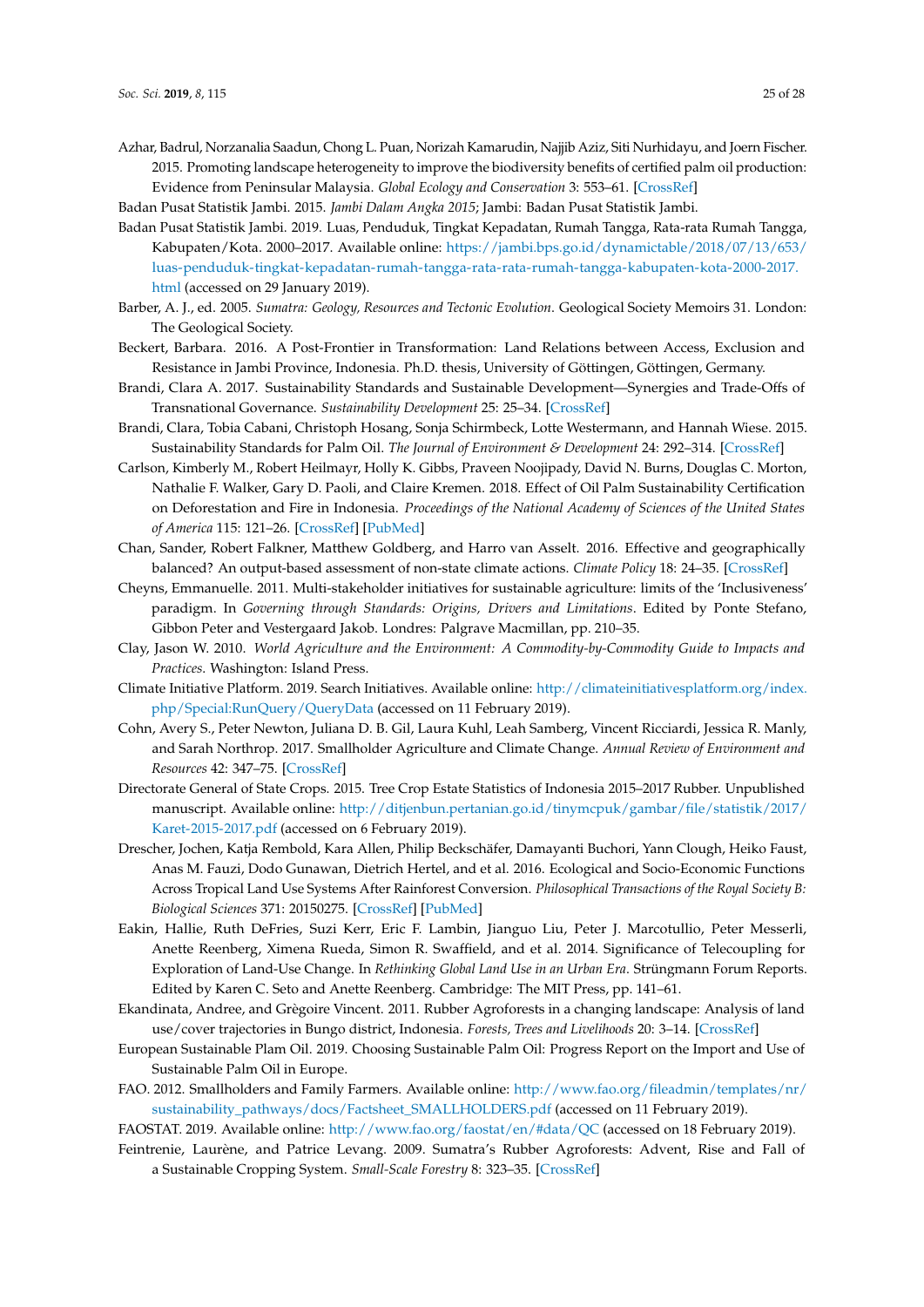- <span id="page-25-9"></span>Fold, Niels, and Philip Hirsch. 2009. Re-thinking frontiers in Southeast Asia. *Geographical Journal* 175: 95–97. [\[CrossRef\]](http://dx.doi.org/10.1111/j.1475-4959.2009.00324.x)
- <span id="page-25-11"></span>Friis, Cecilie, and Jonas Ø. Nielsen. 2017. Land-use change in a telecoupled world: The relevance and applicability of the telecoupling framework in the case of banana plantation expansion in Laos. *E&S* 22: 30. [\[CrossRef\]](http://dx.doi.org/10.5751/ES-09480-220430)
- <span id="page-25-1"></span>Hall, Derek. 2011. Land grabs, land control, and Southeast Asian crop booms. *The Journal of Peasant Studies* 38: 837–57. [\[CrossRef\]](http://dx.doi.org/10.1080/03066150.2011.607706)
- <span id="page-25-17"></span>Hein, Jonas, and Yvonne Kunz. 2018. Adapting in a carbon pool? Politicising climate change at Sumatra's oil palm frontier. In *A Critical Approach to Climate Change Adaptation*. Edited by S. Kleep and L. C. Rodríguez. Abingdon-on-Thames: Routledge.
- <span id="page-25-5"></span>Hidayat, Nia K., Astrid Offermans, and Pieter Glasbergen. 2018. Sustainable palm oil as a public responsibility? On the governance capacity of Indonesian Standard for Sustainable Palm Oil (ISPO). *Agriculture and Human Values* 35: 223–42. [\[CrossRef\]](http://dx.doi.org/10.1007/s10460-017-9816-6)
- <span id="page-25-3"></span>Hsu, Angel, Niklas Höhne, Takeshi Kuramochi, Mark Roelfsema, Amy Weinfurter, Yihao Xie, Katharina Lütkehermöller, Sander Chan, Jan Corfee-Morlot, Philip Drost, Pedro Faria, and et al. 2019. A research roadmap for quantifying non-state and subnational climate mitigation action. *Nature Climate Change* 9: 11–17. [\[CrossRef\]](http://dx.doi.org/10.1038/s41558-018-0338-z)
- <span id="page-25-8"></span>Indonesia Investments. 2017. Palm Oil. Available online: [https://www.indonesia-investments.com/business/](https://www.indonesia-investments.com/business/commodities/palm-oil/item166?) [commodities/palm-oil/item166?](https://www.indonesia-investments.com/business/commodities/palm-oil/item166?) (accessed on 18 February 2019).
- <span id="page-25-0"></span>IPCC. 2014. *Climate Change 2014: Synthesis Report. Contribution of Working Groups I, II and III to the Fifth Assessment Report of the Intergovernmental Panel on Climate Change*. Geneva: IPCC.
- <span id="page-25-4"></span>Jagers, Sverker C., and Johannes Stripple. 2003. Climate Governance beyond the State. *Global Governance* 9: 385–99. [\[CrossRef\]](http://dx.doi.org/10.1163/19426720-00903009)
- <span id="page-25-12"></span>Jelsma, Idsert, and George Christoffel Schoneveld. 2016. *Towards More Sustainable and Productive Independent Oil Palm Smallholders in Indonesia: Insights from the Development of a Smallholder Typology*. Bogor: Center for International Forestry Research (CIFOR).
- <span id="page-25-2"></span>Johnson, Sharon, Peter Lacy, Rob Hayward, Edd McLEan, and Angela Jhanji. 2014. The Consumer Study: From Marketing to Mattering: The UN Global Compact-Accenture CEO Study on Sustainability. *UN Global Compact Reports.* Available online: [http://www.fairtrade.travel/source/websites/fairtrade/documents/](http://www.fairtrade.travel/source/websites/fairtrade/documents/Accenture-Consumer-Study-Marketing-Mattering_2014.pdf) [Accenture-Consumer-Study-Marketing-Mattering\\_2014.pdf](http://www.fairtrade.travel/source/websites/fairtrade/documents/Accenture-Consumer-Study-Marketing-Mattering_2014.pdf) (accessed on 11 February 2019).
- <span id="page-25-10"></span>Kapsar, Kelly, Ciara Hovis, Ramon Bicudo da Silva, Erin Buchholtz, Andrew Carlson, Yue Dou, Yueyue Du, Paul R. Furumo, Yingjie Li, Aurora Torres, and et al. 2019. Telecoupling Research: The First Five Years. *Sustainability* 11: 1033. [\[CrossRef\]](http://dx.doi.org/10.3390/su11041033)
- <span id="page-25-6"></span>Kennedy, Sean F., Beria Leimona, and Zhuang-Fang Yi. 2016. Making a green rubber stamp: Emerging dynamics of natural rubber eco-certification. *International Journal of Biodiversity Science, Ecosystem Services & Management* 13: 100–15. [\[CrossRef\]](http://dx.doi.org/10.1080/21513732.2016.1267664)
- <span id="page-25-7"></span>Kenney-Lazar, Miles, Grace Wong, Himlal Baral, and Aaron J. M. Russell. 2018. Greening rubber? Political ecologies of plantation sustainability in Laos and Myanmar. *Geoforum* 92: 96–105. [\[CrossRef\]](http://dx.doi.org/10.1016/j.geoforum.2018.03.008)
- <span id="page-25-15"></span>Kopp, Thomas, Zulkifli Alamsyah, Raja S. Fatricia, and Bernhard Brümmer. 2014a. Have Indonesian Rubber Processors Formed a Cartel? Analysis of Intertemporal Marketing Margin Manipulation. Ljubljana, Slovenia. August 26. Available online: [http://ageconsearch.umn.edu/bitstream/182675/2/Kopp-Have\\_Indonesian\\_](http://ageconsearch.umn.edu/bitstream/182675/2/Kopp-Have_Indonesian_rubber_processors_formed_a_cartel_Analysis-142_a.pdf) [rubber\\_processors\\_formed\\_a\\_cartel\\_Analysis-142\\_a.pdf](http://ageconsearch.umn.edu/bitstream/182675/2/Kopp-Have_Indonesian_rubber_processors_formed_a_cartel_Analysis-142_a.pdf) (accessed on 19 February 2019).
- <span id="page-25-16"></span>Kopp, Thomas, Zulkifli Alamsyah, Raja Sharah Fatricia, and Bernhard Brümmer. 2014b. Have Indonesian rubber processors formed a cartel?: Analysis of intertemporal marketing margin manipulation. 2014 International Congress. European Association of Agricultural Economists. Ljubljana, Slovenia. August 26. Available online: [http://ageconsearch.umn.edu/bitstream/182675/2/Kopp-Have\\_Indonesian\\_rubber\\_processors\\_](http://ageconsearch.umn.edu/bitstream/182675/2/Kopp-Have_Indonesian_rubber_processors_formed_a_cartel_Analysis-142_a.pdf) [formed\\_a\\_cartel\\_Analysis-142\\_a.pdf](http://ageconsearch.umn.edu/bitstream/182675/2/Kopp-Have_Indonesian_rubber_processors_formed_a_cartel_Analysis-142_a.pdf) (accessed on 19 February 2019).
- <span id="page-25-13"></span>Kunz, Yvonne, Jonas Hein, Rina Mardiana, and Heiko Faust. 2016. Mimicry of the Legal: Translating De Jure Land Formalization Processes into De Facto Local Action in Jambi Province, Sumatra. *Journal of South-East Asian Studies* 10: 47–64.
- <span id="page-25-14"></span>Kunz, Yvonne, Stefanie Steinebach, Christoph Dittrich, Brigitta Hauser-Schäublin, Ir Rosyani, Endriatmo Soetarto, and Heiko Faust. 2017. 'The fridge in the forest': Historical trajectories of land tenure regulations fostering landscape transformation in Jambi Province, Sumatra, Indonesia.!*Forest Policy and Economics* 81: 1–9. [\[CrossRef\]](http://dx.doi.org/10.1016/j.forpol.2017.04.005)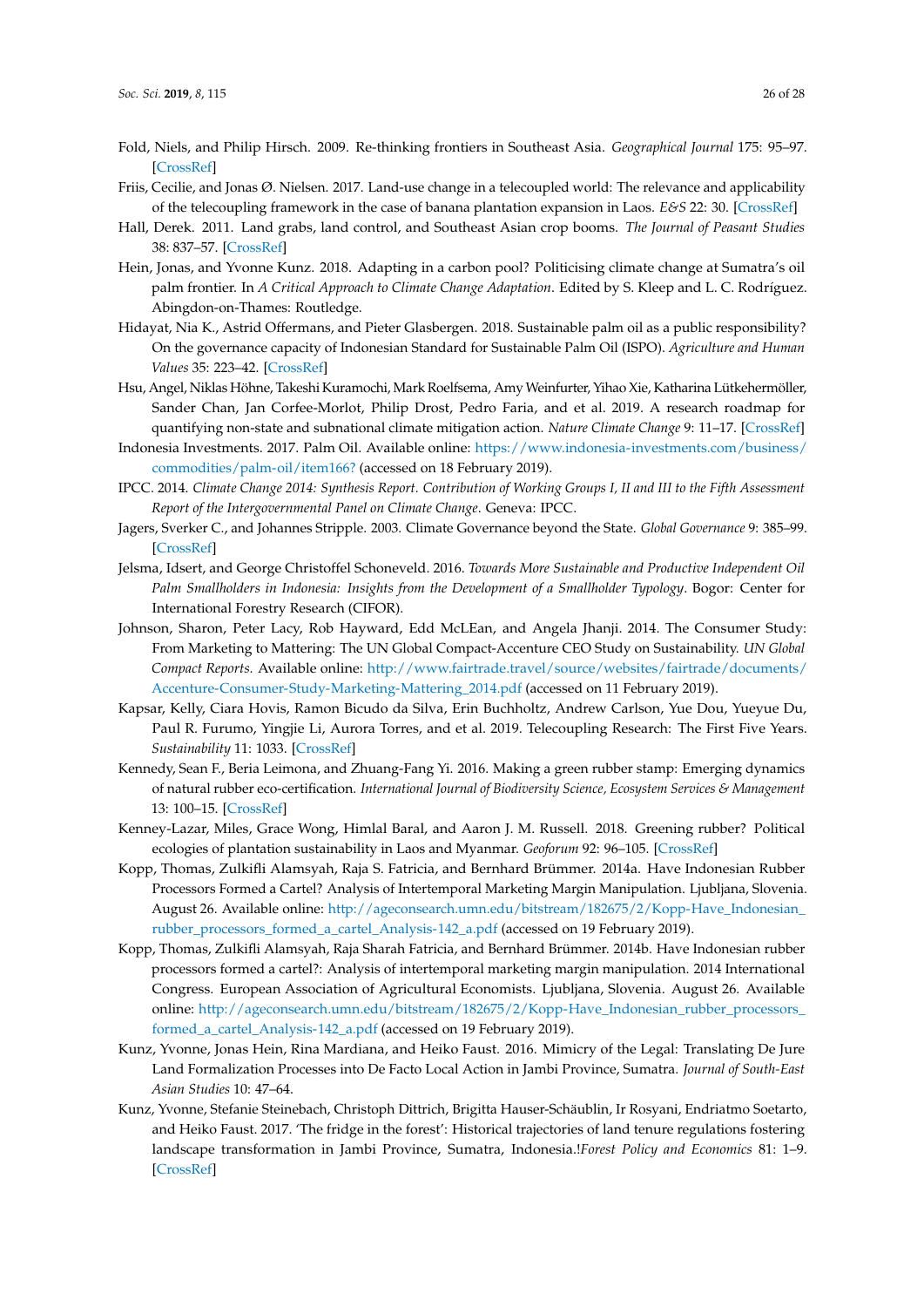- <span id="page-26-8"></span>Laumonier, Yves, Yumiko Uryu, Michael Stüwe, Arif Budiman, Budi Setiabudi, and Oki Hadian. 2010. Eco-floristic sectors and deforestation threats in Sumatra: Identifying new conservation area network priorities for ecosystem-based land use planning. *Biodiversity and Conservation* 19: 1153–74. [\[CrossRef\]](http://dx.doi.org/10.1007/s10531-010-9784-2)
- <span id="page-26-21"></span>Li, Tania Muurray. 2015. *Social Impacts of oil Palm in Indonesia: A Gendered Perspective from West Kalimantan*. Bogor: Center for International Forestry Research (CIFOR).
- <span id="page-26-7"></span>Liu, Jianguo. 2014. Forest Sustainability in China and Implications for a Telecoupled World. *Asia and the Pacific Policy Studies* 1: 230–50. [\[CrossRef\]](http://dx.doi.org/10.1002/app5.17)
- <span id="page-26-20"></span>Michelin. 2016. Sustainable Natural Rubber Policy: Reference Document 2016 Edition. Unpublished Work, Last Modified February 6, 2019. Available online: [https://c402277.ssl.cf1.rackcdn.com/publications/](https://c402277.ssl.cf1.rackcdn.com/publications/1062/files/original/SUSTAINABLE_NATURAL_RUBBER_POLICY_VD.pdf?1495831479) [1062/files/original/SUSTAINABLE\\_NATURAL\\_RUBBER\\_POLICY\\_VD.pdf?1495831479](https://c402277.ssl.cf1.rackcdn.com/publications/1062/files/original/SUSTAINABLE_NATURAL_RUBBER_POLICY_VD.pdf?1495831479) (accessed on 11 February 2019).
- <span id="page-26-19"></span>Michelin. 2017. Sustainable Natural Rubber Policy: Reference Document 2017 Edition. Unpublished manuscript, last modified February 6, 2019. Available online: <https://purchasing.michelin.com/en/document-area/> (accessed on 11 February 2019).
- <span id="page-26-2"></span>Morgans, Courtney L., Erik Meijaard, Truly Santika, Elizabeth Law, Sugeng Budiharta, Marc Ancrenaz, and Kerrie A. Wilson. 2018. Evaluating the effectiveness of palm oil certification in delivering multiple sustainability objectives. *Environmental Research Letters* 13: 64032. [\[CrossRef\]](http://dx.doi.org/10.1088/1748-9326/aac6f4)
- <span id="page-26-13"></span>Nagiah, Claudine, and Reza Azmi. 2012. A Review of Smallholder Oil Palm Production: Challenges and Opportunities for Enhancing Sustainability—A Malaysian Perspective. *Journal of Oil Palm and the Environment* 3: 114–20. [\[CrossRef\]](http://dx.doi.org/10.5366/jope.2012.12)
- <span id="page-26-16"></span>Pacheco, Pablo, Sophia Gnych, Ahmad Dermawan, Heru Komarudin, and Beni Okarda. 2017. *The Palm Oil Global Value Chain: Implications for Economic Growth and Social and Environmental Sustainability*. Bogor: Center for International Forestry Research (CIFOR).
- <span id="page-26-4"></span>Peluso, Nancy L., and Christian Lund. 2011. New frontiers of land control: Introduction. *The Journal of Peasant Studies* 38: 667–81. [\[CrossRef\]](http://dx.doi.org/10.1080/03066150.2011.607692)
- <span id="page-26-5"></span>Rasmussen, Mattias B., and Christian Lund. 2017. Reconfiguring Frontier Spaces: The territorialization of resource control. *World Development* 101: 388–99. [\[CrossRef\]](http://dx.doi.org/10.1016/j.worlddev.2017.01.018)
- <span id="page-26-6"></span>Ribot, Jesse C., and Nancy L. Peluso. 2003. A Theory of Access. *Rural Sociology* 68: 153–81. [\[CrossRef\]](http://dx.doi.org/10.1111/j.1549-0831.2003.tb00133.x)
- <span id="page-26-10"></span>Rival, Alain, Didier Montet, and Daniel Pioch. 2016. Certification, labelling and traceability of palm oil: Can we build confidence from trustworthy standards? *OCL* 23: D609. [\[CrossRef\]](http://dx.doi.org/10.1051/ocl/2016042)
- <span id="page-26-11"></span>RSPO. 2010. *National Interpretation RSPO Principles and Criteria for Sustainable Palm Oil Production: For Independent Smallholders Republic of Indonesia*. Geneva: RSPO.
- <span id="page-26-9"></span>RSPO. 2018. *Impact Report 2018*. Geneva: RSPO, Available online: [https://rspo.org/key-documents/impact](https://rspo.org/key-documents/impact-reports)[reports](https://rspo.org/key-documents/impact-reports) (accessed on 11 February 2019).
- <span id="page-26-17"></span>RSPO. 2019. How we Are. Available online: <https://www.rspo.org/about#who-we-are> (accessed on 25 February 2019).
- <span id="page-26-12"></span>RSPO, and HCSA. 2018. RSPO and HCSA Collaborate to Implement No Deforestation in High Forest Cover Landscapes. News Release. 2018. Available online: [http://highcarbonstock.org/wp-content/uploads/](http://highcarbonstock.org/wp-content/uploads/2018/11/Joint-RSPO-HCSA-Statement-on-NDJSG-final-211118.pdf) [2018/11/Joint-RSPO-HCSA-Statement-on-NDJSG-final-211118.pdf](http://highcarbonstock.org/wp-content/uploads/2018/11/Joint-RSPO-HCSA-Statement-on-NDJSG-final-211118.pdf) (accessed on 25 February 2019).
- <span id="page-26-18"></span>Ruysschaert, Denis, and Denis Salles. 2014. Towards global voluntary standards: Questioning the effectiveness in attaining conservation goals. *Ecological Economics* 107: 438–46. [\[CrossRef\]](http://dx.doi.org/10.1016/j.ecolecon.2014.09.016)
- <span id="page-26-15"></span>Schiffer, Eva, and Douglas Waale. 2008. *Tracing Power and Influence in Networks: Net-Map as a Tool for Research and Strategic Network Planning*. International Food Policy Research Institute (IFPRI), IFPRI discussion papers.
- <span id="page-26-14"></span>SNR-i. 2017. SNR-i Update-Q3 2017. Available online: [http://www.snr-i.org/news\\_details.php?nid=73](http://www.snr-i.org/news_details.php?nid=73) (accessed on 25 February 2019).
- <span id="page-26-1"></span>Van der Ven, Hamish, Catherine Rothacker, and Benjamin Cashore. 2018. Do eco-labels prevent deforestation? Lessons from non-state market driven governance in the soy, palm oil, and cocoa sectors. *Global Environmental Change* 52: 141–51. [\[CrossRef\]](http://dx.doi.org/10.1016/j.gloenvcha.2018.07.002)
- <span id="page-26-0"></span>Vatn, Arild. 2015. Markets in environmental governance. From theory to practice. *Ecological Economics* 117: 225–33. [\[CrossRef\]](http://dx.doi.org/10.1016/j.ecolecon.2014.07.017)
- <span id="page-26-3"></span>Warren-Thomas, Eleanor, Paul M. Dolman, and David P. Edwards. 2015a. Increasing Demand for Natural Rubber Necessitates a Robust Sustainability Initiative to Mitigate Impacts on Tropical Biodiversity. *Conservation Letters* 8: 230–41. [\[CrossRef\]](http://dx.doi.org/10.1111/conl.12170)